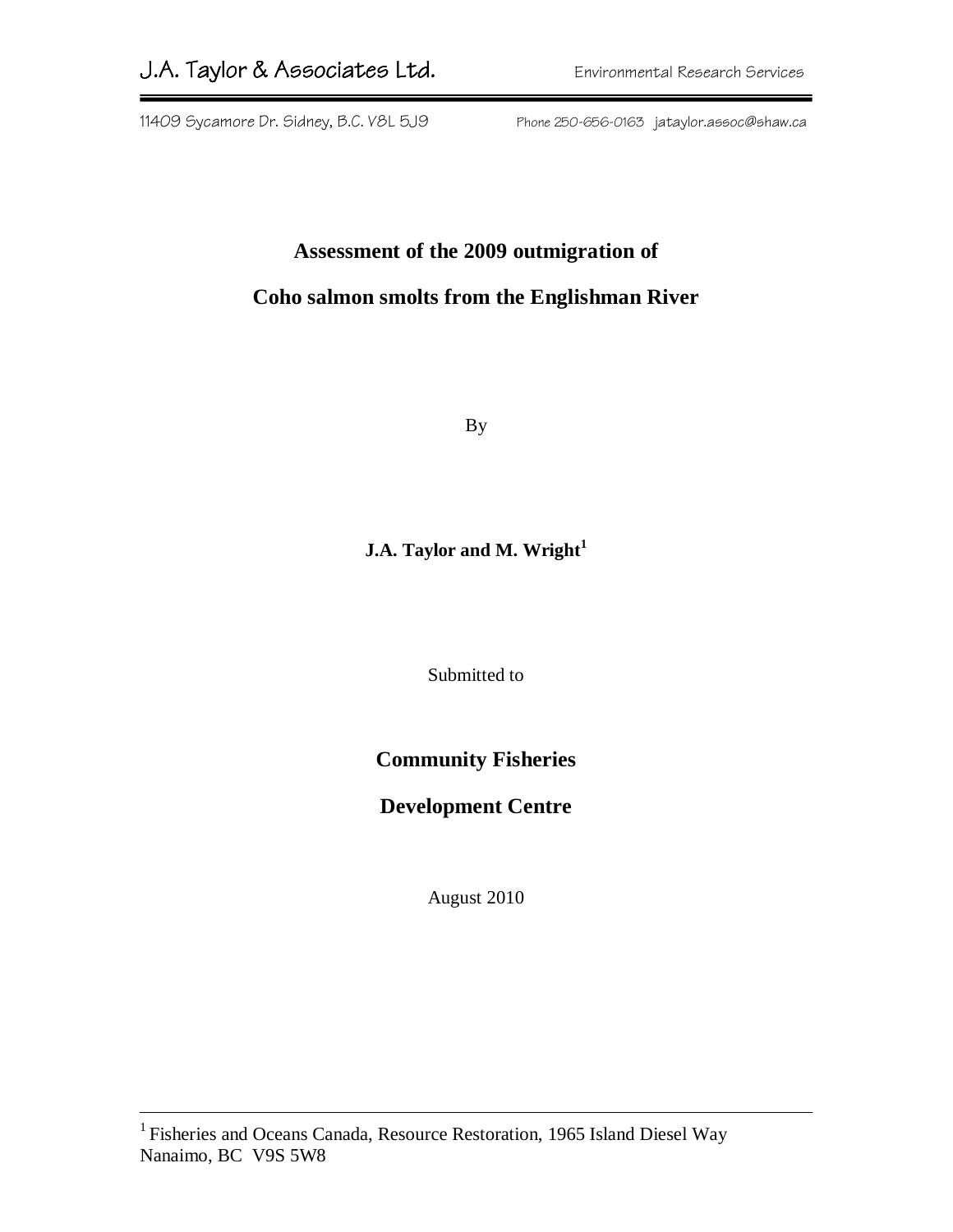## **ABSTRACT**

The 2009 coho smolt outmigration from the Englishman River was assessed through a mark-recapture program conducted between April 20 and June 11. Coho juveniles, migrating from the Clay Young side channel, were enumerated at a counting fence and a number of these fish were marked on each of 8 occasions, representing 5 temporal strata, during the outmigration. The movement of smolts from the Englishman River, including marked fish, was monitored using a rotary screw trap (RST) fishing in the lower river. The overall efficiency of capture during the study was 6.7%, higher than that recorded at this site in the previous year of this program.

Total smolt production in the Englishman River system in 2009 was derived using a stratified Petersen estimator, with pooling of individual strata estimates due to significant temporal variation in capture probabilities. The estimate for the Englishman system was 85,467 (95% CI 78,241- 92,692). The count of coho juveniles originating from the side channel, adjusted to incorporate that portion not sampled by the counting fence, was 36,100 individuals. This represents an unprecedented contribution of 42% of total production from the side channel.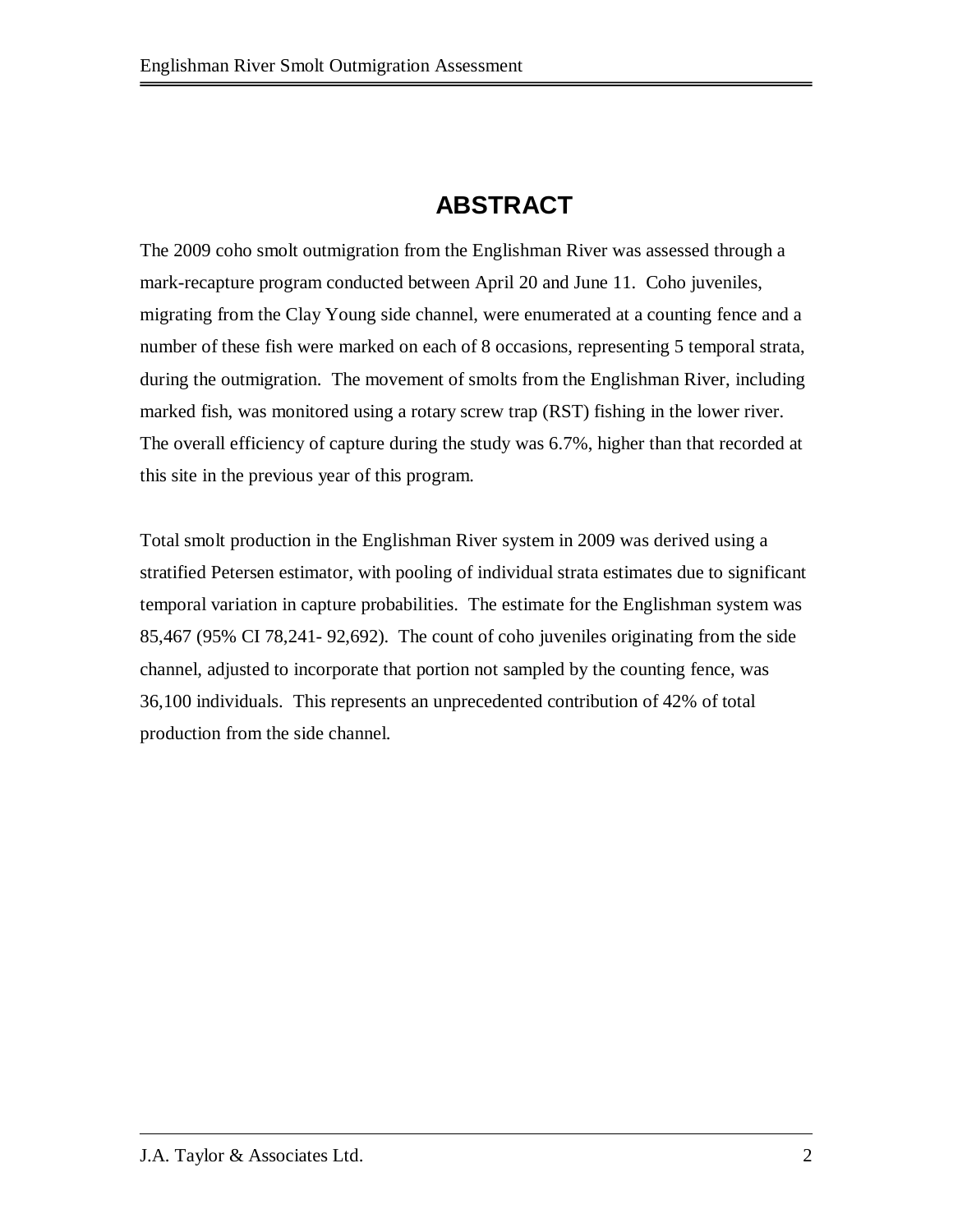## **TABLE OF CONTENTS**

| 1.0 |  |
|-----|--|
| 2.0 |  |
| 3.0 |  |
| 3.1 |  |
|     |  |
|     |  |
|     |  |
|     |  |
| 4.0 |  |
|     |  |
|     |  |
|     |  |
| 5.0 |  |
| 6.0 |  |
| 7.0 |  |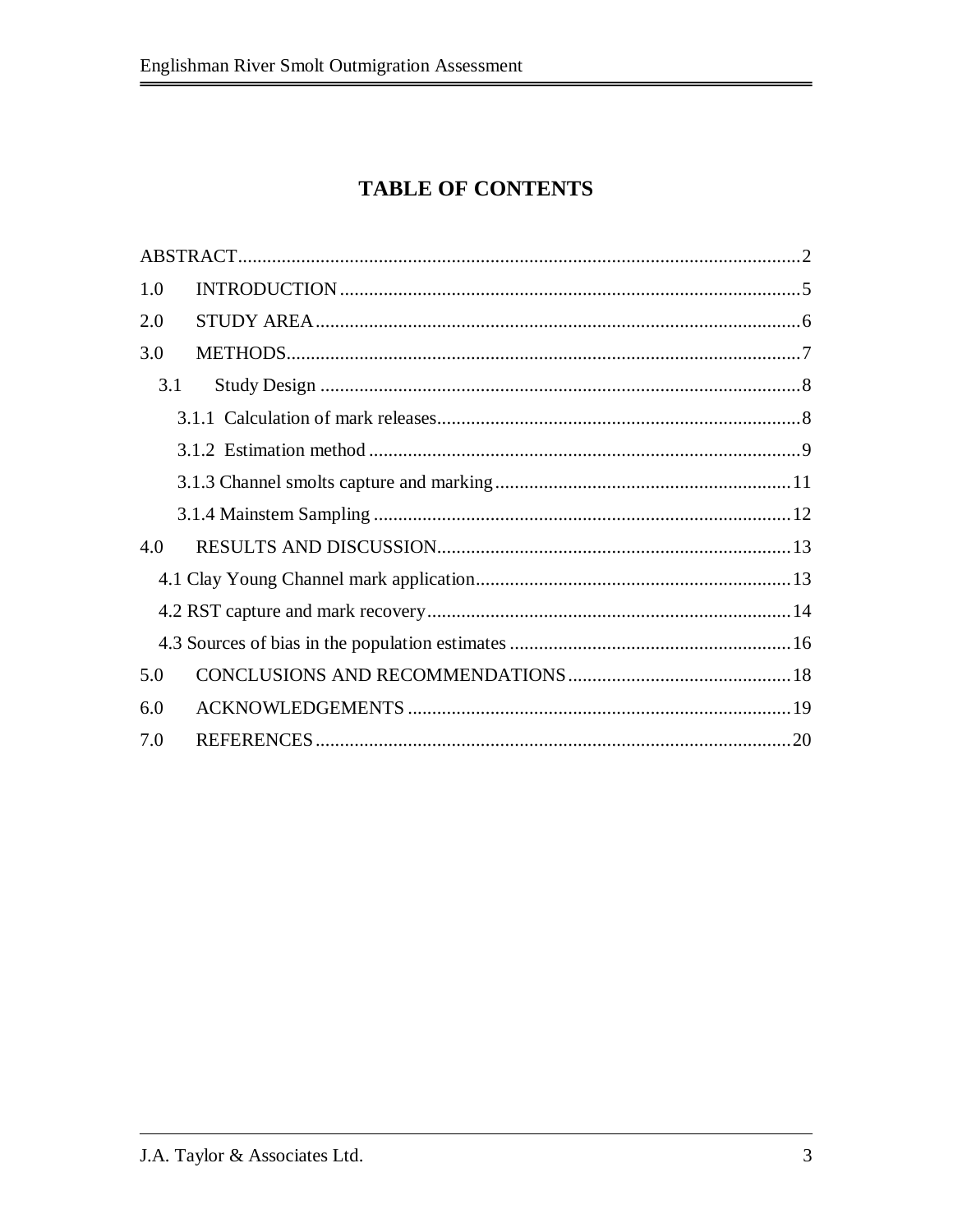### **LIST OF FIGURES**

| Figure 2. Daily catches from Clay Young Channel and in the rotary screw trap25                                                                                                 |
|--------------------------------------------------------------------------------------------------------------------------------------------------------------------------------|
| Figure 3. Comparison of cumulative frequency distribution plots of Clay Young Channel<br>marked releases and unmarked smolts captured in the RST. Vertical lines delineate the |
| Figure 4. Preliminary water level and discharge for the Englishman River at Water<br>Survey of Canada station #08HB002, during the study. (Data from Environment Canada        |
| Figure 5. Mean fork length (mm) of smolts collected in the RST by capture period.                                                                                              |
| Figure 6. Frequency distributions a) of catches in the RST by 10 mm size category<br>compared with mark recaptures and b) mark recaptures with marks released from the         |
|                                                                                                                                                                                |

### **LIST OF TABLES**

Table 1. Summary of coho smolt fork length (mm) by mark type measured at the Clay Young Channel and from the RST captures. Mark types correspond to marking strata, with upper caudal marks released in periods 1, 3 and 5..................................................22

Table 2. Periodic estimates of population size derived from recovery sampling by the rotary screw trap. Capture probabilities (trap efficiencies) are provided by release period............................................................................................................................23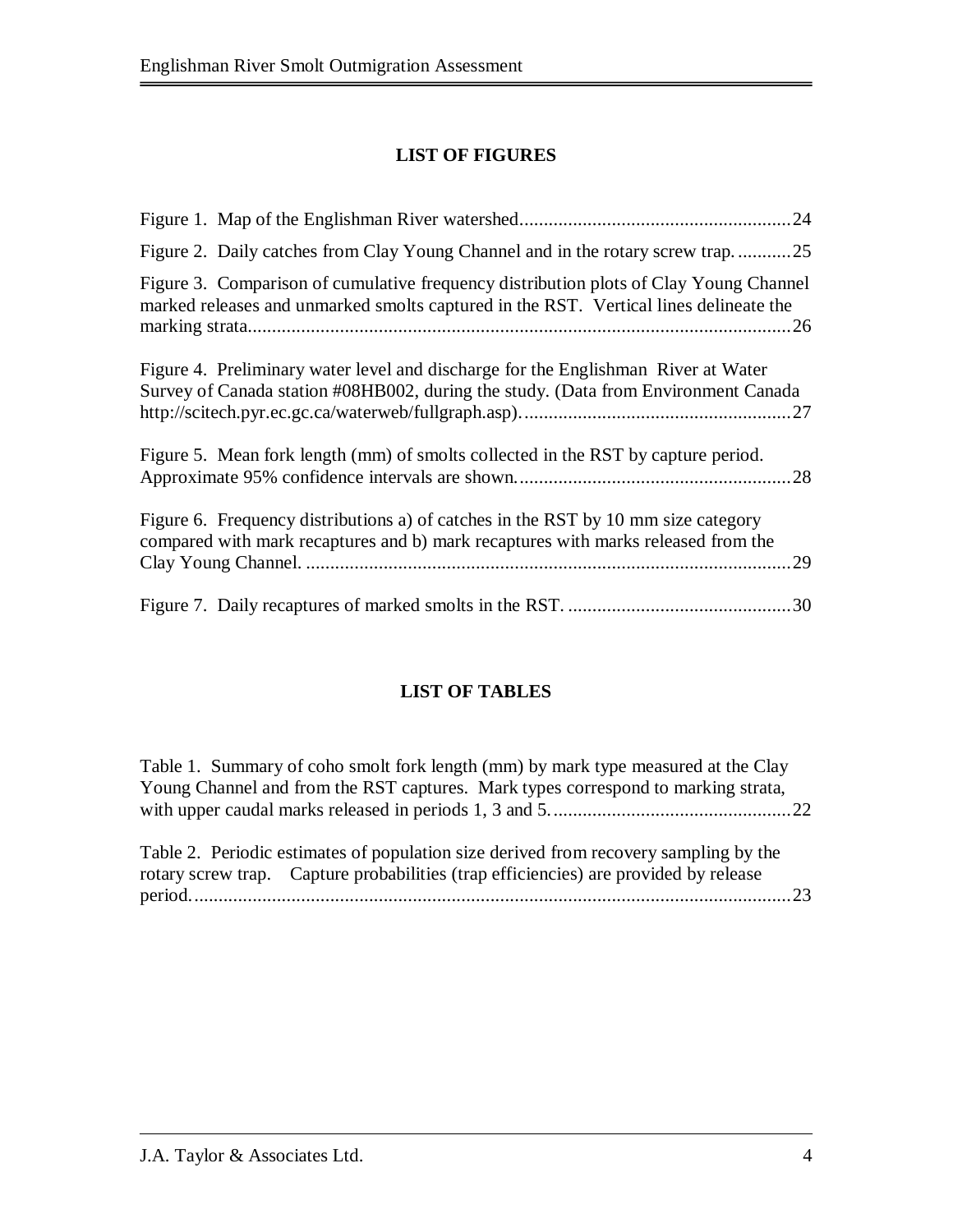## **1.0 INTRODUCTION**

In common with many other streams on the East coast of Vancouver Island, the Englishman River experienced declining escapements of coho and other anadromous species in the 1980's. This situation stimulated efforts by the DFO, local community groups and other stakeholders, to assess limitations on freshwater production and identify opportunities for mitigation. Among the limiting factors that were identified were extreme fluctuations in seasonal flows that resulted in lack of summer off-channel rearing areas, and a paucity of winter low velocity refuge areas for pre-smolts (Miller 1997). In order to address these deficiencies, the Englishman River Salmon Maintenance Plan (Hurst 1988) initiated construction of side-channel habitat in 1989 with the Weyerhaeuser Channel (then MacMillan Bloedel Ltd. Channel). A second channel, the Nature Trust Channel (then Fletcher Challenge Ltd. Channel and subsequently Timber West Channel), was constructed in 1992. In the past two years, the Community Fisheries Development Centre (CFDC), in conjunction with a number of partners, including DFO, PSC, Ministry of Transportation and Highways, BC Transmission Corp, Castaways Club, BC Conservation Foundation, BC Living Rivers Trust Fund, Habitat Conservation Trust Fund and the T.Buck Suzuki Fund constructed 3.5 km of new channel (Clay Young Channel). This provides an additional 5,000 m<sup>2</sup> spawning and 34,800 m<sup>2</sup> rearing habitat, and has the potential to boost coho smolt production by 50 – 100%.

The current study was designed to assess the 2009 output of coho smolts from the Englishman system and specifically examine the contribution of the new channel to overall production. In 2001 the Pacific Salmon Endowment Fund Society (PSEFS) mandated development of annual baseline data on coho and steelhead smolt abundances to permit assessment of trends in stock dynamics. The Englishman River Watershed Recovery Plan (ERWRP; Bocking and Gaboury 2001) initiated a series of programs to address these issues through the Community Fisheries Development Centre and local fisheries stream stewards. Directed efforts to quantify the contribution of channel coho to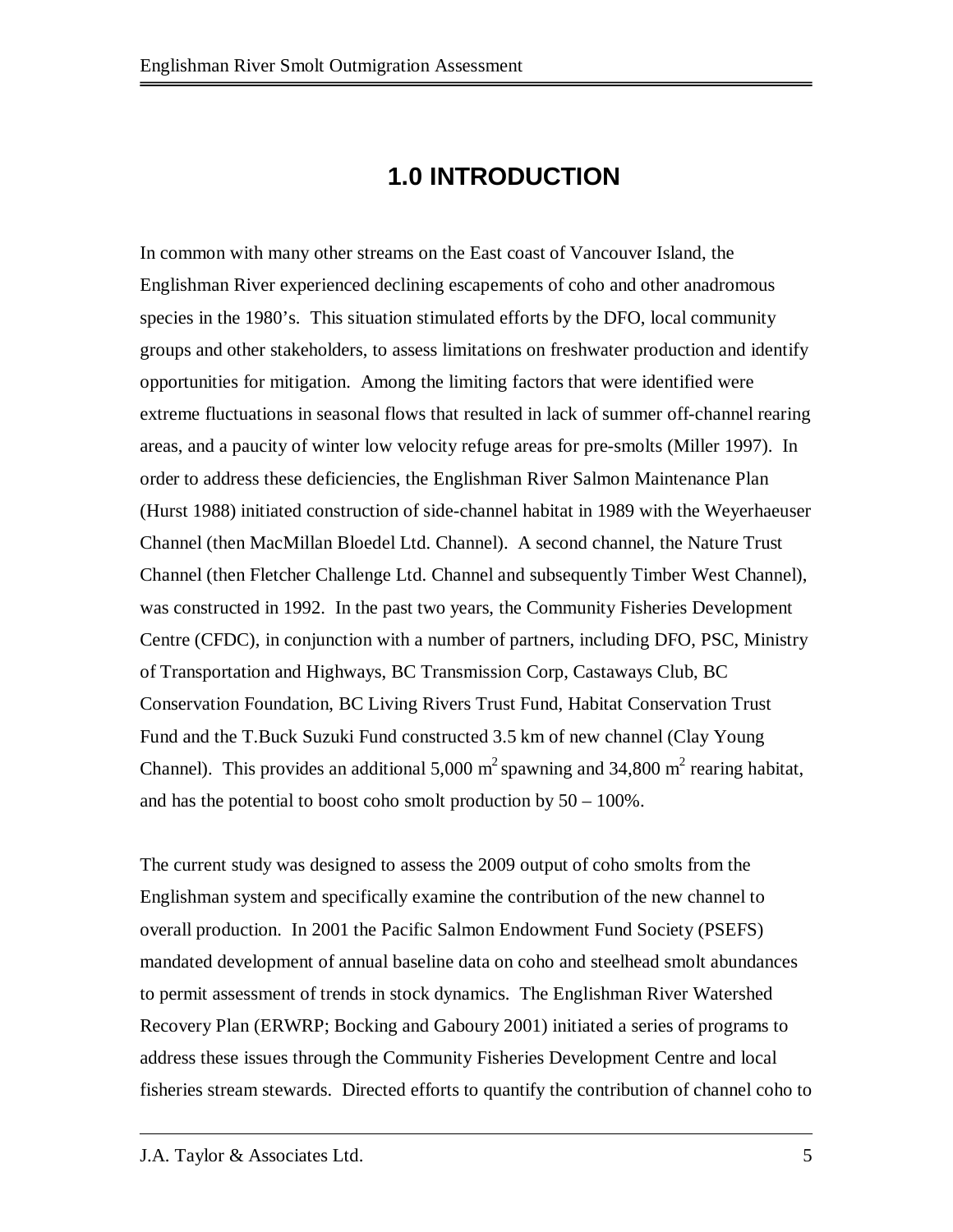the Englishman system, were made in series of projects initiated in 1998, using markrecapture. From 2002, these studies were ratified by ERWRP and funded by PSEF. In 2004 (Taylor 2004) modification to the methods used in these programs, focused on estimation of overall population size of coho smolts in the Englishman watershed, and in 2005 (Taylor 2005) a single release location, the Nature Trust channel, was the primary source of marks. That method was again used in the current study, this time using the Clay Young Channel to capture and release marked smolts.

## **2.0 STUDY AREA**

The Englishman River flows from Mount Arrowsmith north-east for 28 km to enter the Strait of Georgia just south of Parksville, on Vancouver Island (Fig 1). It drains a watershed of approximately 324 km<sup>2</sup>. The Englishman River primarily supports runs of coho *(O. kisutch)* and chum *(Oncorhynchus keta)*, with less numerous escapements of chinook *(O. tshawytscha)*, pink *(O. gorbuscha)*, sockeye *(O. nerka)* steelhead *(O. mykiss)*, and anadromous cutthroat trout *(O. clarki)* (Brown et al. 1977). Anadromous fish can access 15.7 km of mainstem, up to the natural barrier of the Englishman River Falls. Additional anadromous fish habitat is provided by tributaries that increase the accessible length to 31 km (Decker et al. 2003). Among these, Centre Creek is a major contributor at 5.2 km long, representing approximately 17% of the total linear habitat.

The two oldest side-channels provide 950 m (Weyerhaeuser) and 1,380 m (Nature Trust) of low gradient habitat in the lower 7 km of river. The Weyerhaeuser Channel is located approximately 6 km upstream from the estuary, on the south bank of the mainstem. It was constructed in 1989, primarily to create summer and winter rearing habitat for juvenile coho. The initial constructed length was 600 m: overall length was extended in 1998 and 2 spur channels were added for an overall wetted area of  $6,000 \text{ m}^2$ . The Nature Trust channel flows into the mainstem from the north bank, 1 km further upstream. It provides 17,709  $m^2$  of low gradient (0.5%) habitat. Both channels derive flows from groundwater upwelling as well as controlled intake of river water. In combination, these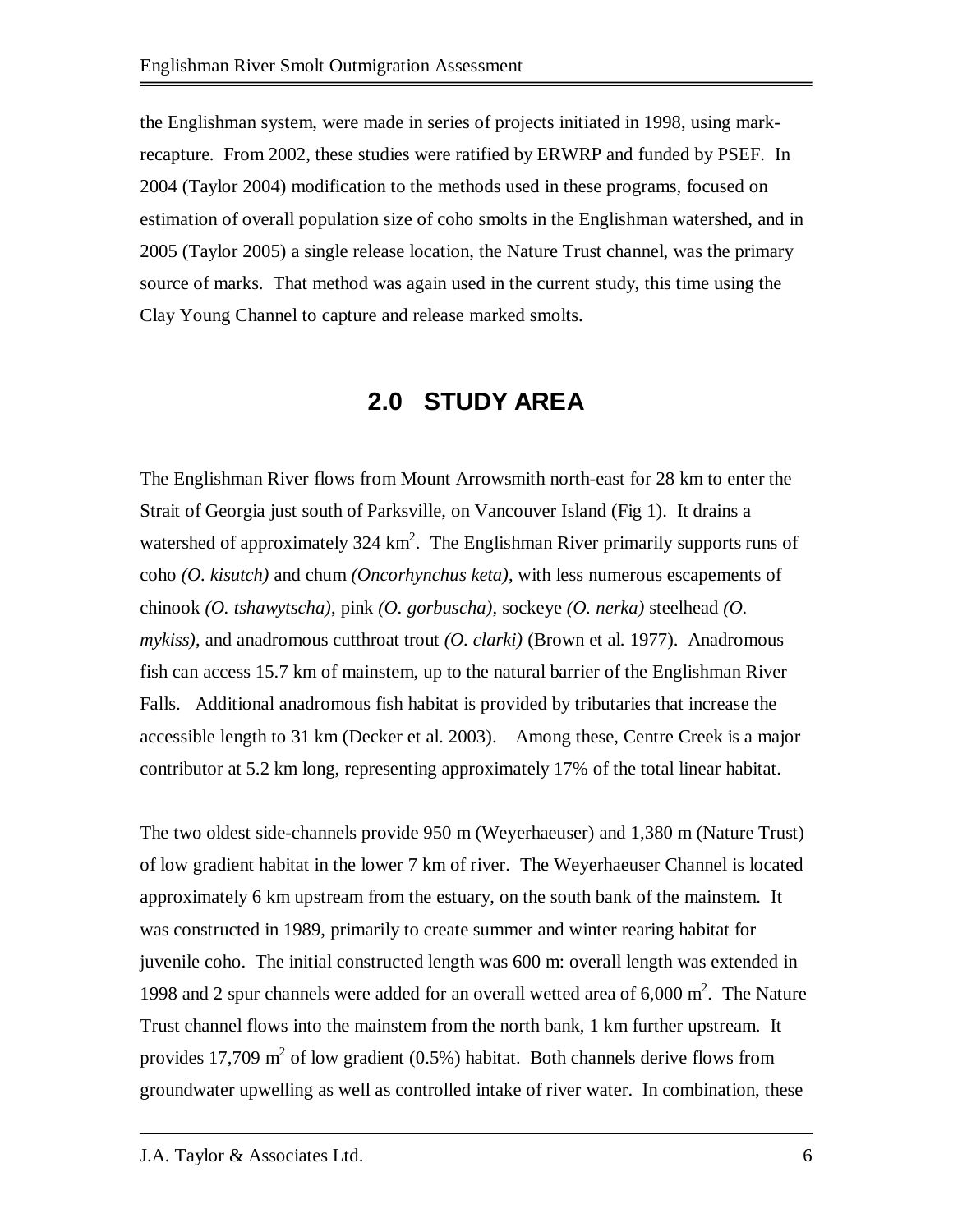channels represent a substantial contribution to coho production in the Englishman River system, with estimates ranging from 10% (2003, Schick and Decker 2004) to 25% (1998, Decker et al. 2003). Taylor (2005) estimated that the Nature Trust channel alone produced 9.3% of the production in the Englishman River system.

In 2007 the Nature Trust channel was extended by 2.9 km, bringing the total available rearing habitat to 7.44 ha. It was expected that the contribution of smolts from the expanded channel would be substantial, based on the biostandard of 0.4 smolts  $m^2$ .

### **3.0 METHODS**

In their simplest form, the design of studies initiated in 1998 enabled an estimate of total coho smolt population size from a simple Petersen mark-recapture estimator, using catch data from two rotary screw traps (RSTs) in the lower Englishman River (Decker at al. 2003). Marks were released in conjunction with enumeration of a substantial portion of the smolt outmigration from the Nature Trust and Weyerhaeuser side-channels and, from 2001 to 2004, from Centre Creek, a natural tributary. Permutations of the design have included stratification of mark releases by release site only (1999) and with the inclusion of temporal (release period) stratification, analysed with a pooled Petersen estimator (PPE) and the use of a maximum likelihood estimator after Plante (1990) and as used by Arnason et al. (1996) in their Stratified Population Analysis System software package (SPAS). Generally, a series of estimates of population size were obtained from geographical stratification (release and recovery combinations), and, in a majority of years, the population estimates have been obtained by pooling the temporal strata (release periods).

In 2004, a modified design, based on the simple stratified M-R technique of Carlson et al. (1998) was adopted. In the following year a simplified marking protocol with associated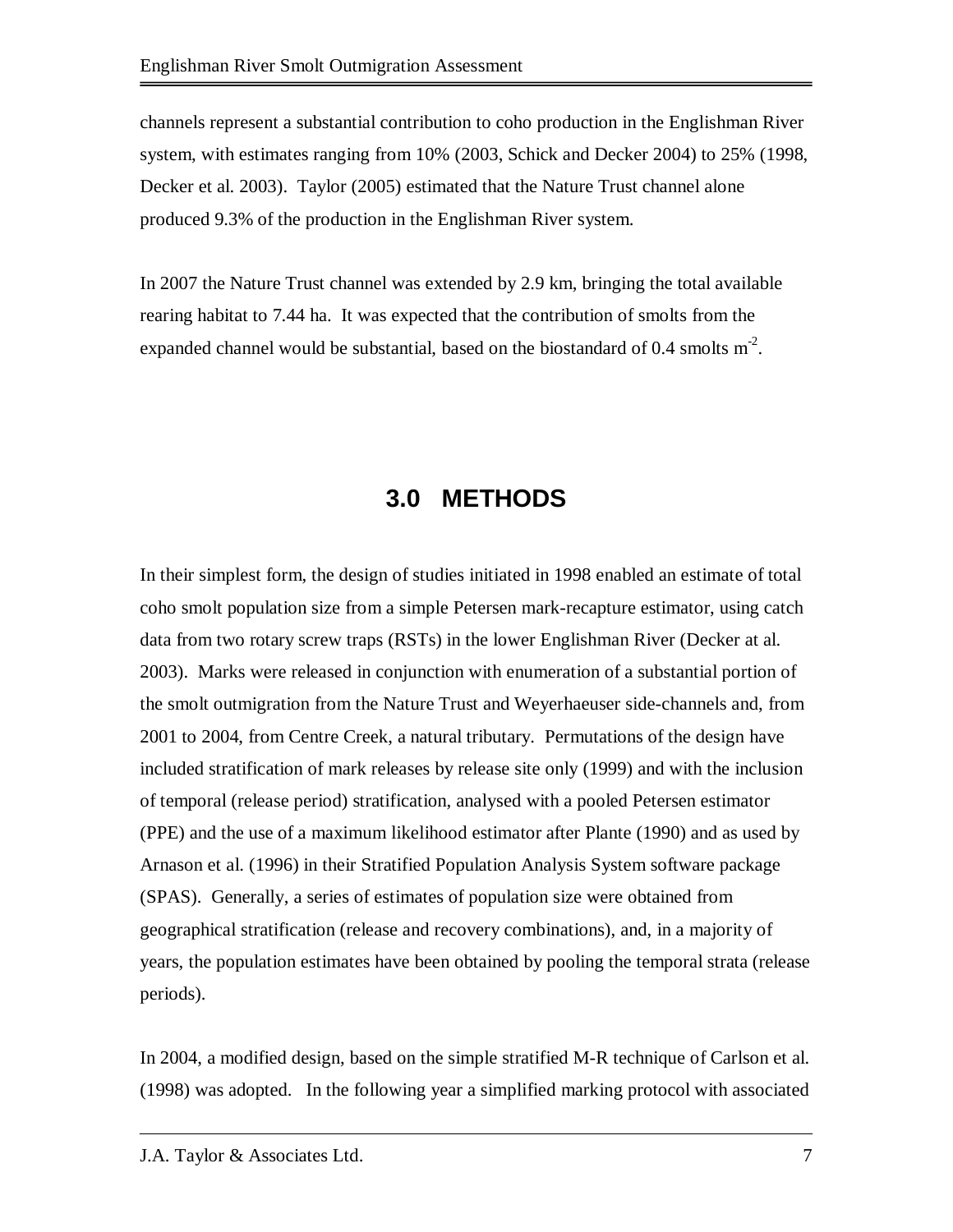simplified count of recoveries, resulting in reduced personnel costs, was implemented (Taylor 2005). Only one channel release site was used (Nature Trust) and 2 mark types were alternated between release strata. Two additional mark types were alternated at the upper RST site. As a result, coho captured in the lower RST had to be examined for only 4 distinct marks. This design was further modified in the present study by retaining only the lower RST site and increasing the number of mark types to four, to guard against recovery interactions among recovery strata.

#### **3.1 Study Design**

The stratified estimator described by Carlson et al. (1998) requires the application of unique mark types within designated marking periods to provide an estimate of capture probability (trap efficiency) over time, so that variation in efficiency can be addressed within the assumption of reasonable consistency in strata. This approach requires temporal stratification such that each trap efficiency trial is discretely paired with one capture period. An important element in planning is to determine the number of marks that must be released in order to achieve an appropriate level of accuracy for desired precision. Data from the 2005 study was used to generate the necessary parameters to calculate the required sample size for mark releases per stratum.

#### 3.1.1 Calculation of mark releases

An appropriate goal for the level accuracy and precision was based on the recommendation of Robson and Regier (1964) for fairly accurate management work: an acceptable level of error is  $\pm 25\%$  to be exceeded not greater than 5% of the time  $(\alpha=0.05)$ . Since a large number of smolts were expected to be available from Clay Young Channel in 2009, smolts numbers were not anticipated to be a limiting factor in any but the initial and final strata. Consequently, the total relative error  $(r_h)$  was set at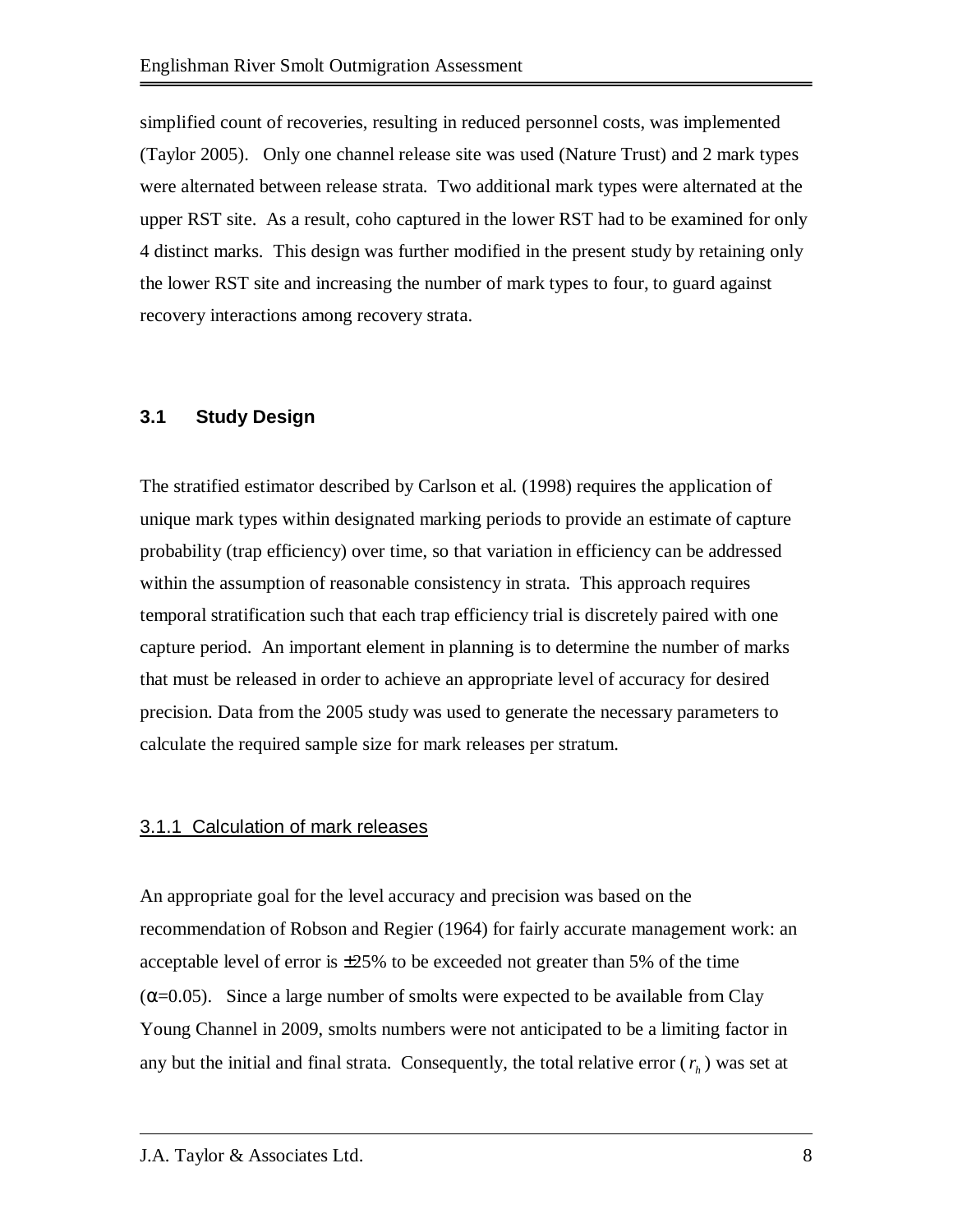±15% for 95% precision and the calculated number of marks required to achieve this target was considered to be a minimum for the program.

Strata totals from the 2005 migration were used to estimate the proportion of the population encountered in each time period  $(\phi_h)$  : a total of 5 strata were anticipated for 2009, given a provisional program duration of April 17 to June 7. These were 5%, 22%, 38%, 29% and 7%. A conservative capture efficiency of 5% was assumed for the RST, corresponding to the measured rate in 2005. Assuming a constant relative error (i.e.  $r_1 = r_2 = \dots = r_L$ ) then the expected stratum relative error ( $r_t$ ) was estimated to be 28% from:

$$
r_h = \frac{r_t}{\sqrt{\sum_{h=1}^L \boldsymbol{\phi}_h^2}} \qquad (1)
$$

and the number of marks required for release per stratum was calculated from:

$$
M_h = \frac{K}{e_h(100)}\tag{2}
$$

where K is a constant described by the power function  $y=3E+6x^{-1.8893}$  constructed for  $\alpha$ =0.05 from data given in Carlson et al. (1998). A minimum of 1,059 marked fish is then required for release in each stratum.

#### 3.1.2 Estimation method

The common Petersen estimator for population size, incorporating the Chapman (1951) modification for small sample bias, was used to provide an estimate of the overall population, including marked smolts, from release catch and recapture data. This estimator compensates for the tendency of the simple Petersen to overestimate the true population, particularly at low sample sizes, but requires recaptures to exceed 7 in a given stratum (Robson and Regier 1964). Strata estimates are from: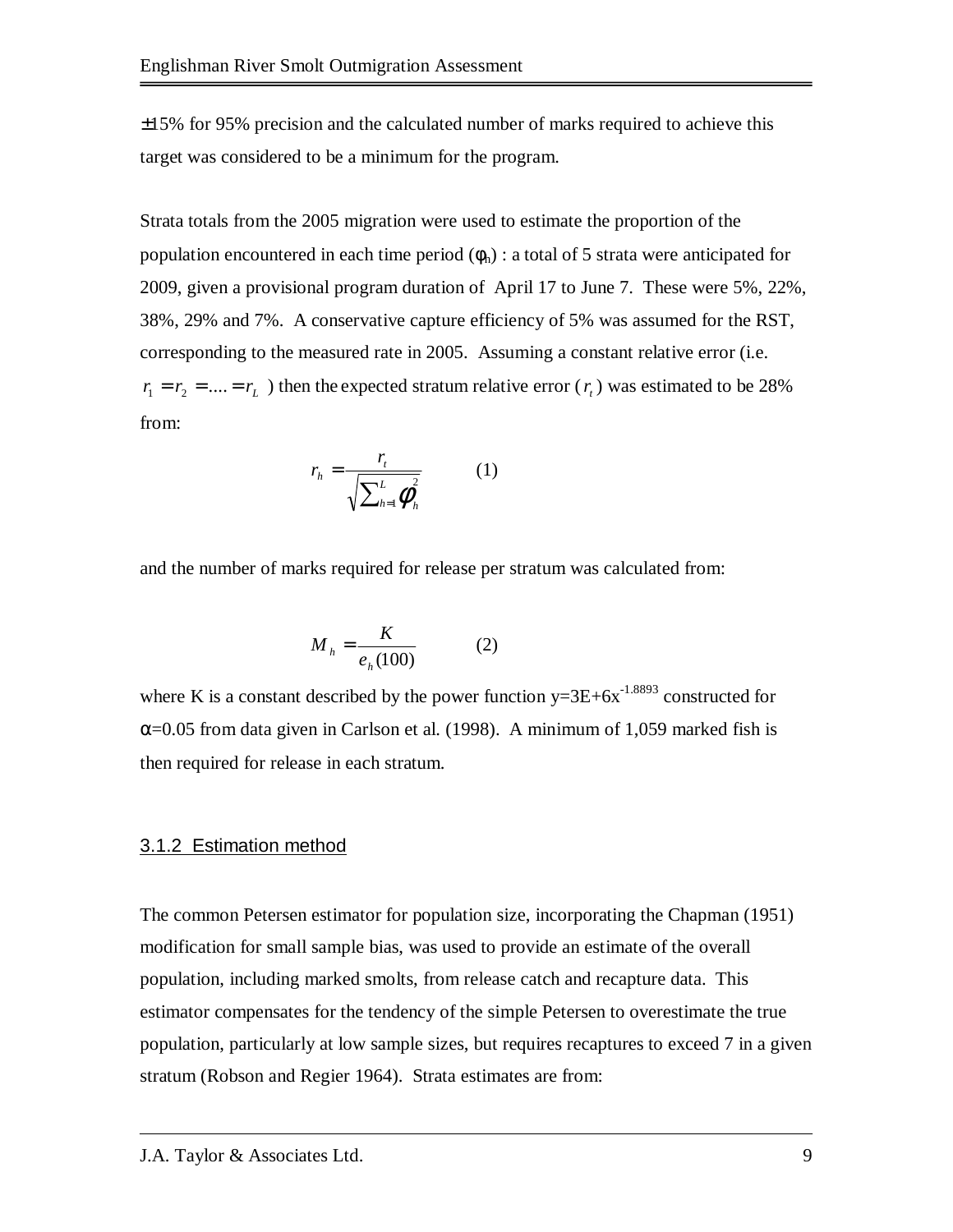$$
\hat{N}_h = \frac{(n_h + 1)(M_h + 1)}{m_h + 1} - 1
$$
 (3)

where

 $\hat{N}_h$  = estimate of population size for stratum h

 $M_h$  = number of marked smolts in stratum h

 $n_h$  = number of smolts in the RST catch in stratum h

 $m_h$  = number of recaptured marks in stratum h

Total smolt abundance is given by:

$$
\hat{N} = \sum_{h=1}^{L} \hat{N}_h
$$
 (4)

Given that predicted release of marks plus total catches in any RST was expected to be less than the anticipated population of smolts, the result is an approximately unbiased estimate.

The tally of marked smolts from RST catches represents sampling without replacement and, hence, the distribution of  $m_h$  for ranges of  $M_h$  and  $n_h$ , is hypergeometric. However, for populations greater than 100, simpler distributions, such as the binomial and normal, are satisfactory approximations (Robson and Regier 1964). Given the very large smolt population size, the normal approximation to the variance for  $\hat{N}_h$  is adequate, in the form:

$$
v(\hat{N}_h) = \frac{(M_h + 1)(n_h + 1)(M_h - m_h)(n_h - m_h)}{(m_h + 1)^2 (m_h + 2)}
$$
(5)

and the overall variance is:

$$
v(\hat{N}) = \sum_{h=1}^{L} v(\hat{N}_h)
$$
\n(6)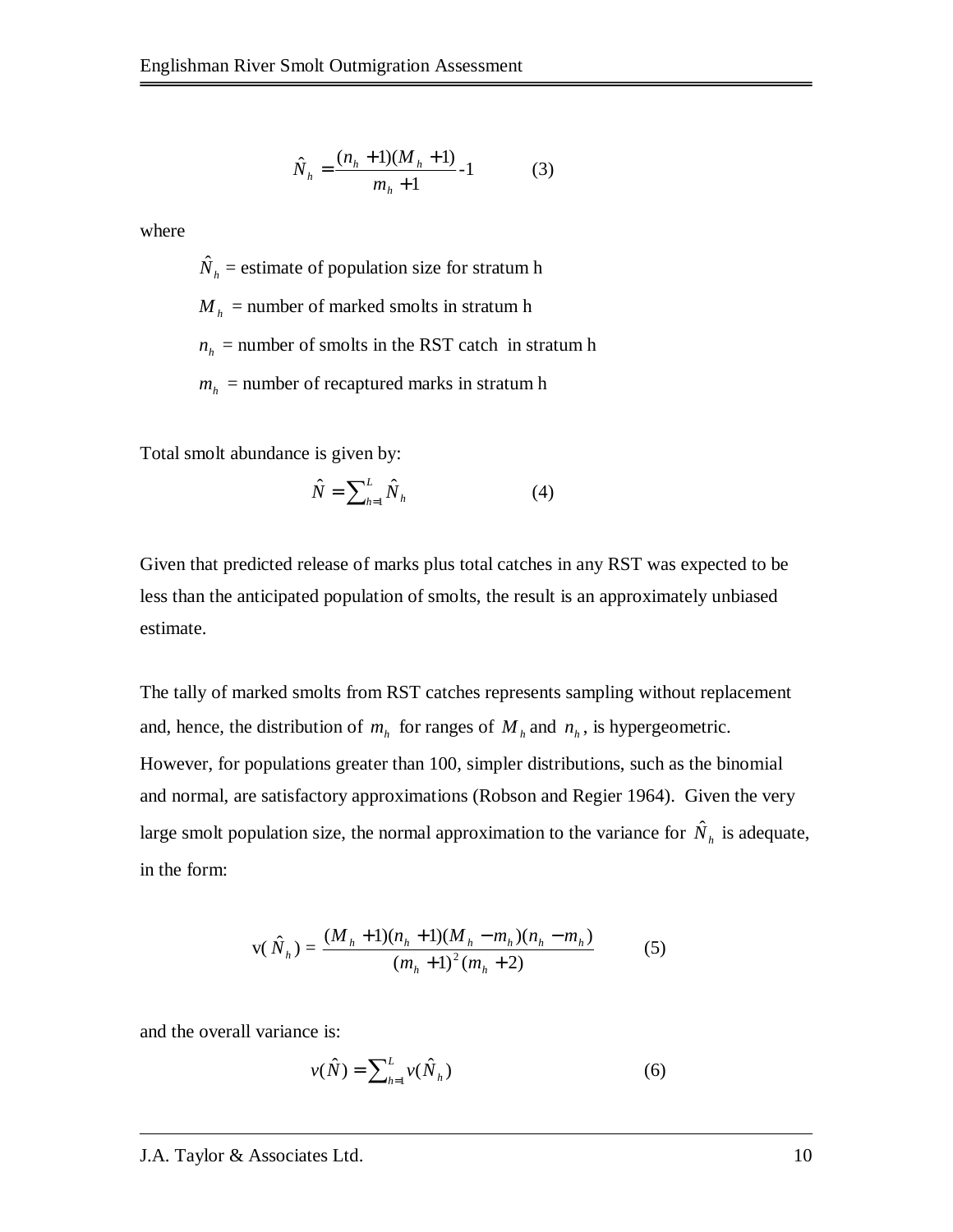(see Seber 1982:p60 for conditions to satisfy an approximately unbiased estimate of variance).

Approximate 95% confidence limits for  $\hat{N}$  are:

$$
\pm 1.96 \sqrt{\nu(\hat{N})} \tag{7}
$$

Consistency in the capture efficiency of the RSTs through time was examined using a  $\chi^2$ contingency test. Randomness of the marking sample was tested by comparing the frequency distributions of marked and unmarked coho in size classes of 10mm (65 – 135mm), using a χ2 goodness of fit test after Seber (1982: p74). Similarly, size selective catchability was tested by comparing the distributions for recaptured and not recaptured smolts (χ2 Seber 1982: p71).

#### 3.1.3 Channel smolts capture and marking

Coho smolts (all juvenile coho > 65 mm were considered to be smolts) were captured for marking from Clay Young Channel, using a converging downstream weir: a description of the construction and operation of the weir is given by Decker et al. (2003). Marking was performed on healthy smolts using a Pan Jet dental inoculator (Herbinger et al. 1990) to apply a sub-dermal tattoo of Alcian Blue dye to a fin. Three distinct marks, chosen for maximum visibility, were applied during the study: upper caudal fin, anal fin, lower caudal fin and a caudal left pectoral fin combination. Marking commenced as soon after the RSTs were installed and fishing as numbers at the counting fence permitted. Provisional sampling periods were established before the study started but these were adjusted to accommodate the minimum required mark releases and flow conditions in the mainstem. The weir was operated from April 15 to June 9, with marking conducted for a variable number of days in each period, based on smolt abundance: total catches and mark releases are provided in Appendix 1. The intent was for all marks released in each period to have moved through the system to the upper RST before further marks were released. Therefore, marking was concentrated at the beginning of each period to ensure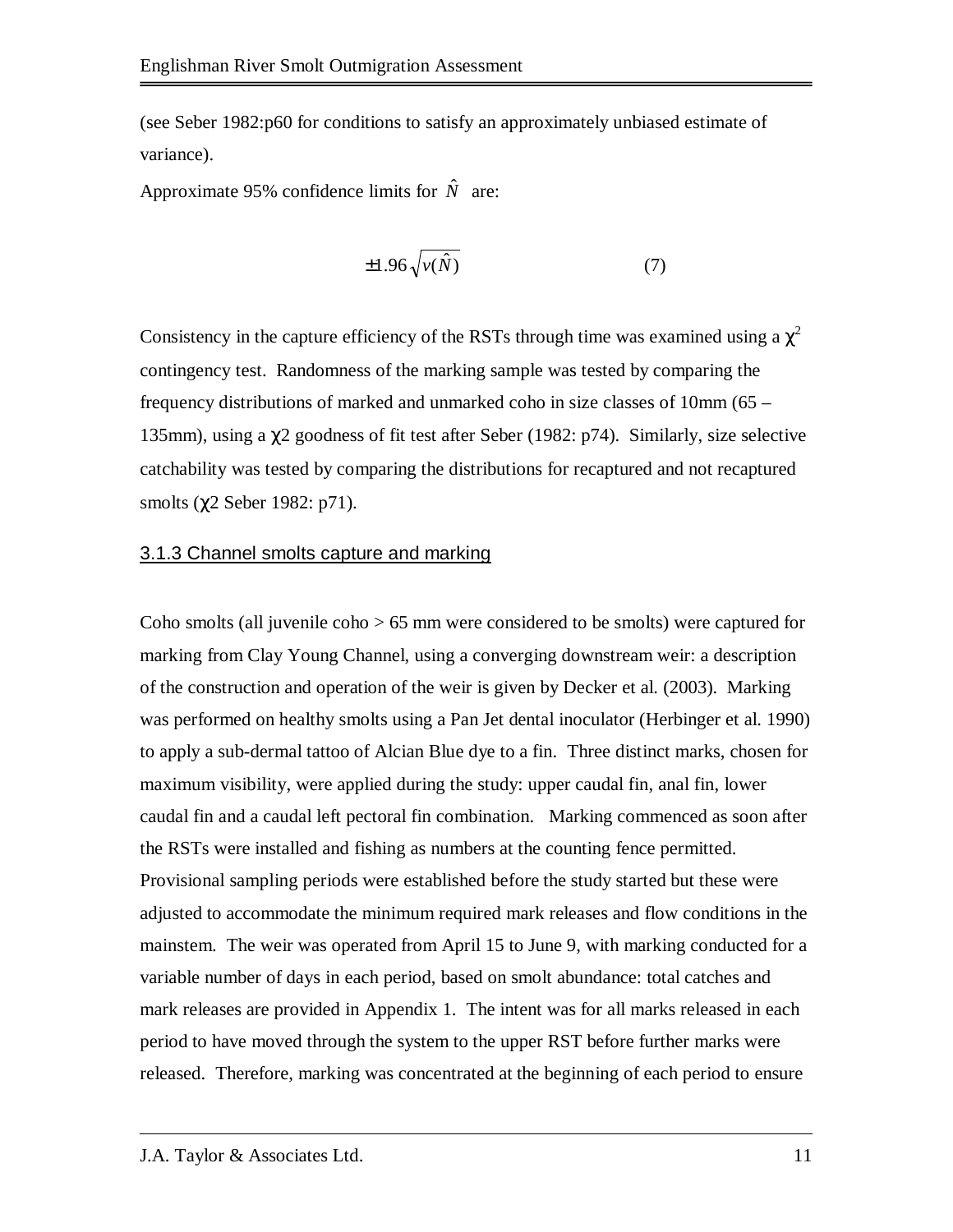that each release was discretely paired with one capture period. On days when marking was not conducted, smolts were either held in a flow-through holding box or the weir was closed. This box was also used to estimate mortality of marked smolts in each release stratum: at least 100 smolts were held for 24 hr after which they were checked for mortalities.

Weir integrity was maintained from an early stage in coho migration, throughout the project until cessation of movement and, consequently, the total smolt count closely reflects population size for the channel.

All species collected at the weir were identified and tallied: this included steelhead salmon (*O. mykiss*) which were also enumerated at the mainstem sampling site (Appendix 2). At least 100 coho smolts were measured for fork length (mm) in each marking period. During periods when coho movement was very high, a sub-sample of smolts was measured, but measurements were made on each sample date to minimize bias from sporadic sampling. A systematic procedure, based on a fixed sampling interval, i.e. every  $4<sup>th</sup>$  or  $5<sup>th</sup>$  fish, was used to sample randomly. Water temperatures were collected daily at each weir and at the RST location (Appendix 3).

### 3.1.4 Mainstem Sampling

A rotary screw trap (RST), 2 m in diameter, was installed in the Englishman River mainstem to trap juvenile coho migrating downstream and assess the mark-unmarked proportions of the migration. The trap was installed in, approximately, the same location as in 2005, along the east side of a wide gravel bar: trap location was adjusted in this general vicinity to improve catches in the first recovery period. The total discharge sampled was estimated at 25% of the east channel. The portion of the smolt migration that moved through the channel on the west side of the gravel bar was unsampled.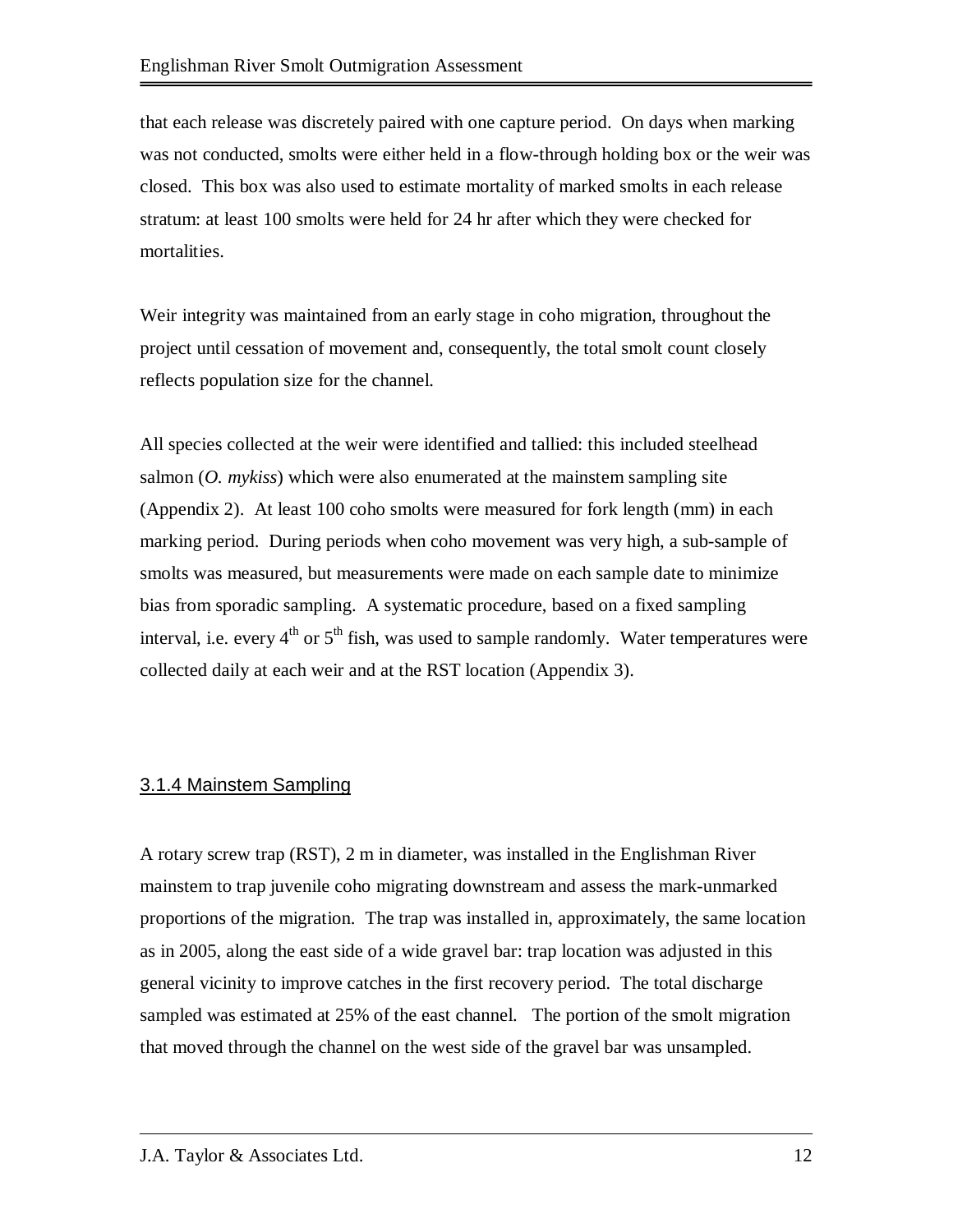All smolts captured in the RSTs were tallied daily by species and mark/unmark type (Appendix 4). All smolts with a mark originating from Clay Young Channel were measured for fork length (mm) at both sites. Unmarked smolts were also measured; subsampling was performed on large catches.

## **4.0 RESULTS AND DISCUSSION**

#### **4.1 Clay Young Channel mark application**

Due to an unseasonably cold spring, coho smolt movement from the channel, and also in the mainstem Englishman River, did not commence as early as was anticipated and the initial marking stratum start was delayed until April 27. The average channel temperature between April 20 and 27 was 7.0<sup>o</sup>C, compared with 9.5<sup>o</sup>C in 2005 (Taylor 2005), while the mainstem temperature was also slightly colder:  $7.4^{\circ}$ C, compared with  $8.3^{\circ}$ C over the same period. Subsequently, during the study, water temperature in the side-channel ranged from 6<sup>0</sup>C to 16<sup>0</sup>C (Appendix 3) slightly warmer on average (10.3<sup>0</sup>C) than the mainstem (7 -  $14^0$ C mean  $10.0^0$ C).

The total count of juvenile coho from the Clay Young Channel was 35,160 individuals, of which 7,539 were marked for population estimation. Smolt densities were very high (approximately  $8,580 \text{ km}^{-1}$ ), far exceeding the range of estimates provided by Marshall and Britton (1990) for coastal streams (1990:  $363 - 3018 \text{ km}^{-1}$ ). The previous highest recorded density of  $5,451$  smolts. $km^{-1}$  occurred in the Nature Trust Channel in 1998 (Decker et al. 2003). In contrast, the 2004 and 2005 smolt densities in the Nature Trust Channel were  $4.270 \text{ km}^{-1}$  and  $2.865 \text{ km}^{-1}$ , respectively (Taylor 2005). Natural smolt density in Centre Creek in 2004 was 1,259 smolts. $km<sup>-1</sup>$ , higher than that in Weyerhaeuser Channel (799 smolts. $km^{-1}$ ).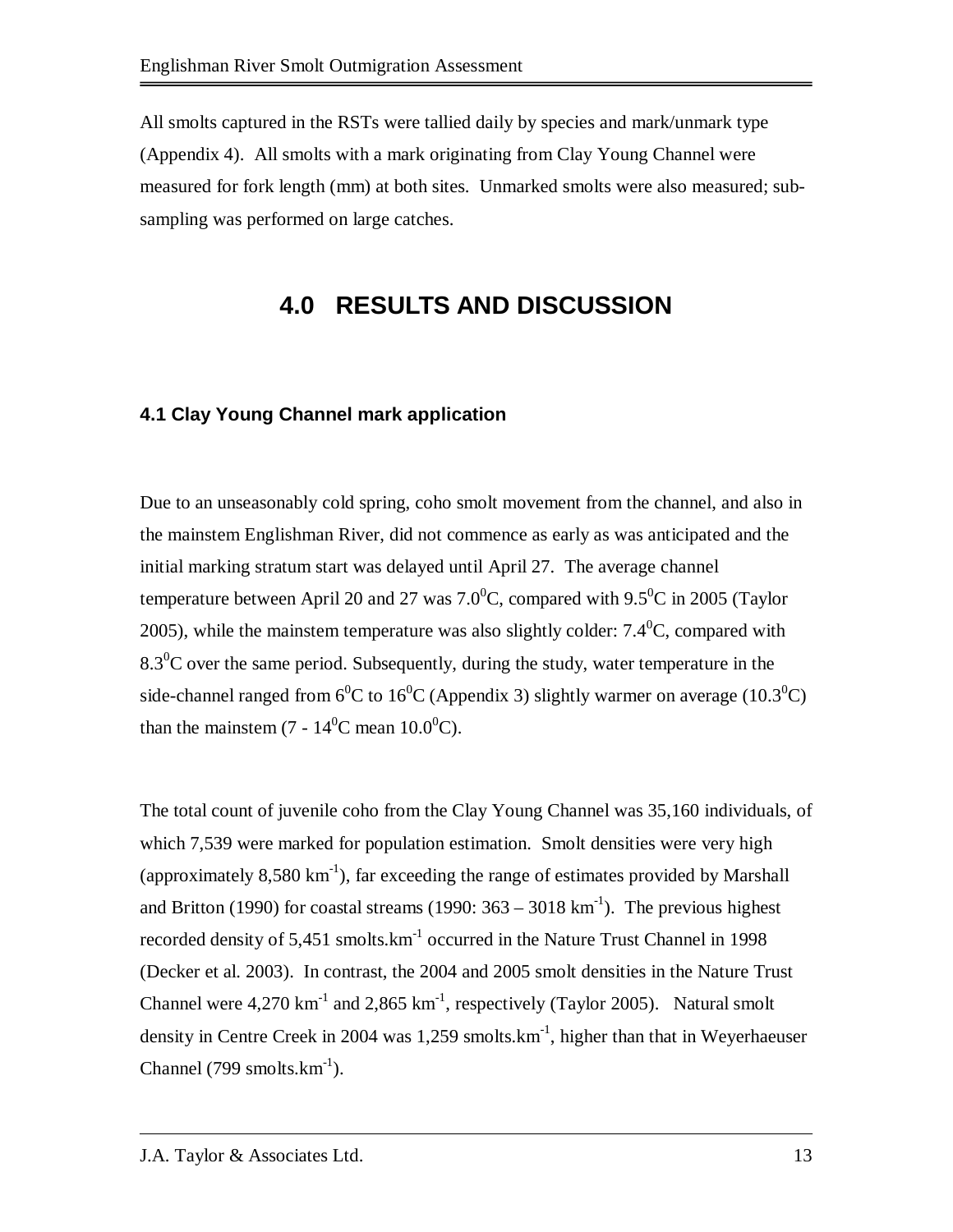No mortalities occurred in 24 hour retention tests and the total number of marked smolts released from the channel, between April 27 and June 3 was 7,539: releases by mark type and period are provided in Appendix 1. Totals of 506 upper caudal, 266 anal, 511 lower caudal/left pectoral and 276 lower caudal marked smolts were measured during the program. Mean fork lengths for these groups is given in Table 1, the mean for all mark types was 91.9 mm (SD 11.5).

Although marking and release of coho from Clay Young Channel was periodic, daily smolt migration from the channel was counted and is illustrated in Fig. 2. Peak migration occurred on May 23, with a count of 3,014 smolts: 40% of the total migration from the channel (14,152 smolts) was recorded between May 22 and 28 (Appendix 1). Movement had dropped to low levels by June 8 and no further catches were recorded after June 9. Figure 3 illustrates the cumulative proportional catches from the channel and in the RST and documents the agreement between mark releases and mainstem movement as well as the end of migration: the step pattern in the channel migration reflects the pattern of mark application.

#### **4.2 RST capture and mark recovery**

The RST was fished between April 20 and June 11 with only one period during which no catches were made: high discharge levels prevented fishing on May 5 (Figure 4) and resulted in damage to the RST. This occurred early in the study when low numbers of smolts were migrating in the mainstem; consequently, the effect on the period estimate was small. Capture probability only decreased to 6.0% from 6.7% (Table 2), a minor fluctuation. Over the course of the study a total of 5,964 smolts, were captured, including 507 marks from 7,539 releases (Table 2). The overall capture efficiency was 6.7% (values ranged from 4.8% to 9.6%), higher than anticipated in pre-study planning, and higher than in the 2005 study (mean 5.1%, range 3.2% to 7.3%, Taylor 2005). The total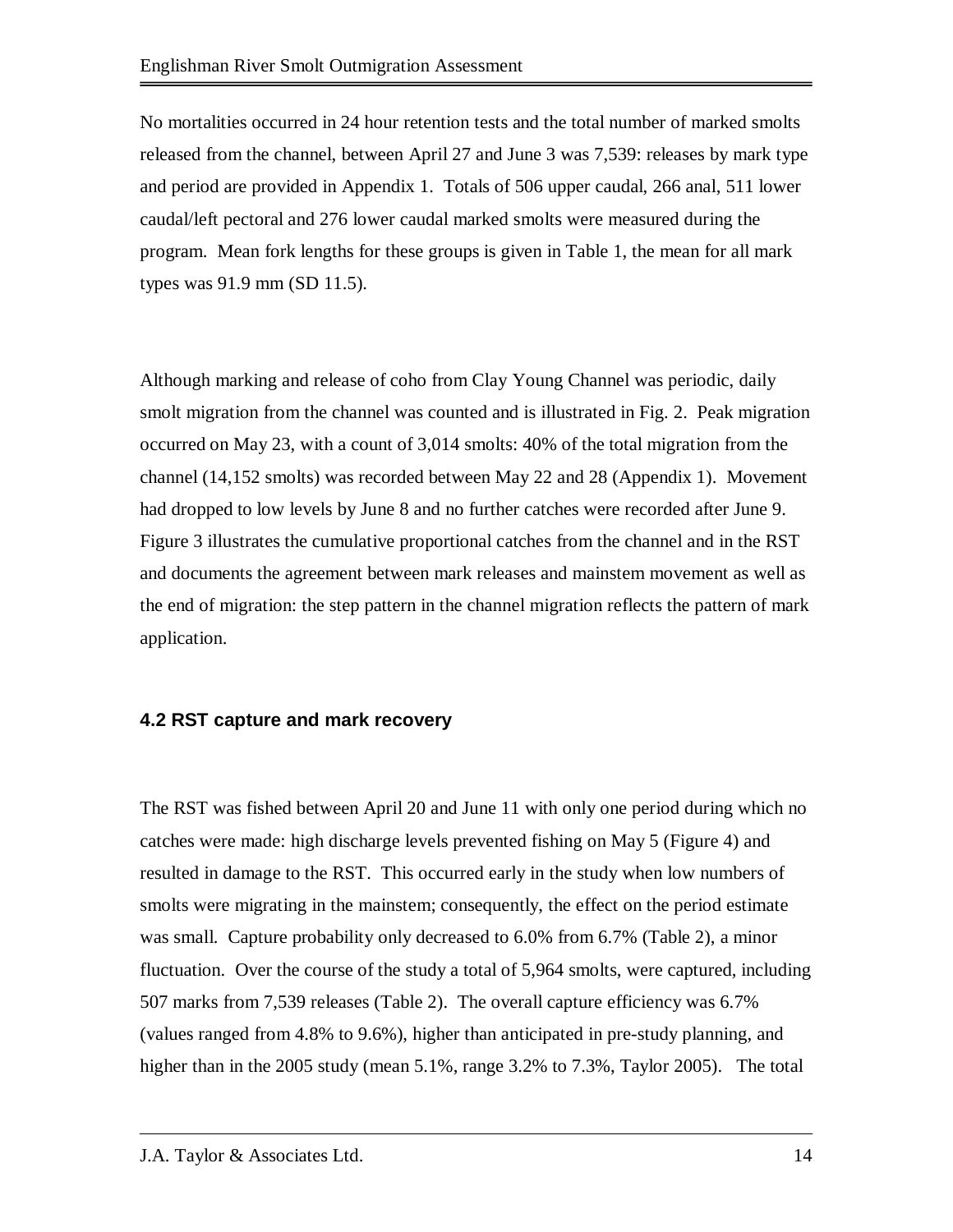number of captures, 2.3 times the total in 2005 (Taylor 2005), suggests that the overall migration of smolts was much greater in the present study than in 2005.

Capture probabilities from the RST demonstrated significant temporal variation (Pearson chi-square,  $\chi$ 2 = 40.1, df = 4, p < 0.001). Consequently, the data could not be pooled over all periods to provide a Petersen estimate since the lack of temporal consistency suggests that such an estimate would incorporate substantial bias. Instead, the individual period estimates were summed to provide an overall population estimate for the Englishman system. The component estimates, with associated statistics, are presented in Table 2.

The estimate of total smolt numbers, including the channel population, is 85,467 (95% CI 78,241- 92,692); the associated error for this estimate (coefficient of variation 4.3%) far lower than that targeted in the planning exercise. Increased precision stemmed from the higher capture probabilities from the RST in conjunction with the larger than required release of marks from the channel in most periods.

In previous years (Decker et al. 2003), adjustment was made to correct for the unsampled mainstem population, below the lower of the two RSTs. This was also performed on the 2004 estimates (Taylor 2004), although with some reservations, since a simple correction factor requires a direct proportionality between smolt production and lineal distance throughout the Englishman River. The lower river contains proportionately less quality rearing habitat and is likely to be less productive than upstream (Mel Sheng pers. comm.). While the potential error from such an expansion factor would have a small effect on an unbiased estimate, it has not been applied in this study.

The overall contribution of smolts from the Clay Young Channel was estimated by assuming that the areal density of smolts produced by the unsampled portion of the Clay Young channel was not widely different from the upstream section. The total area of the sidechannel is 74,353  $m^2$  and 1,955  $m^2$  was located downstream of the counting fence location. Therefore, the total potential production originating in the sidechannel was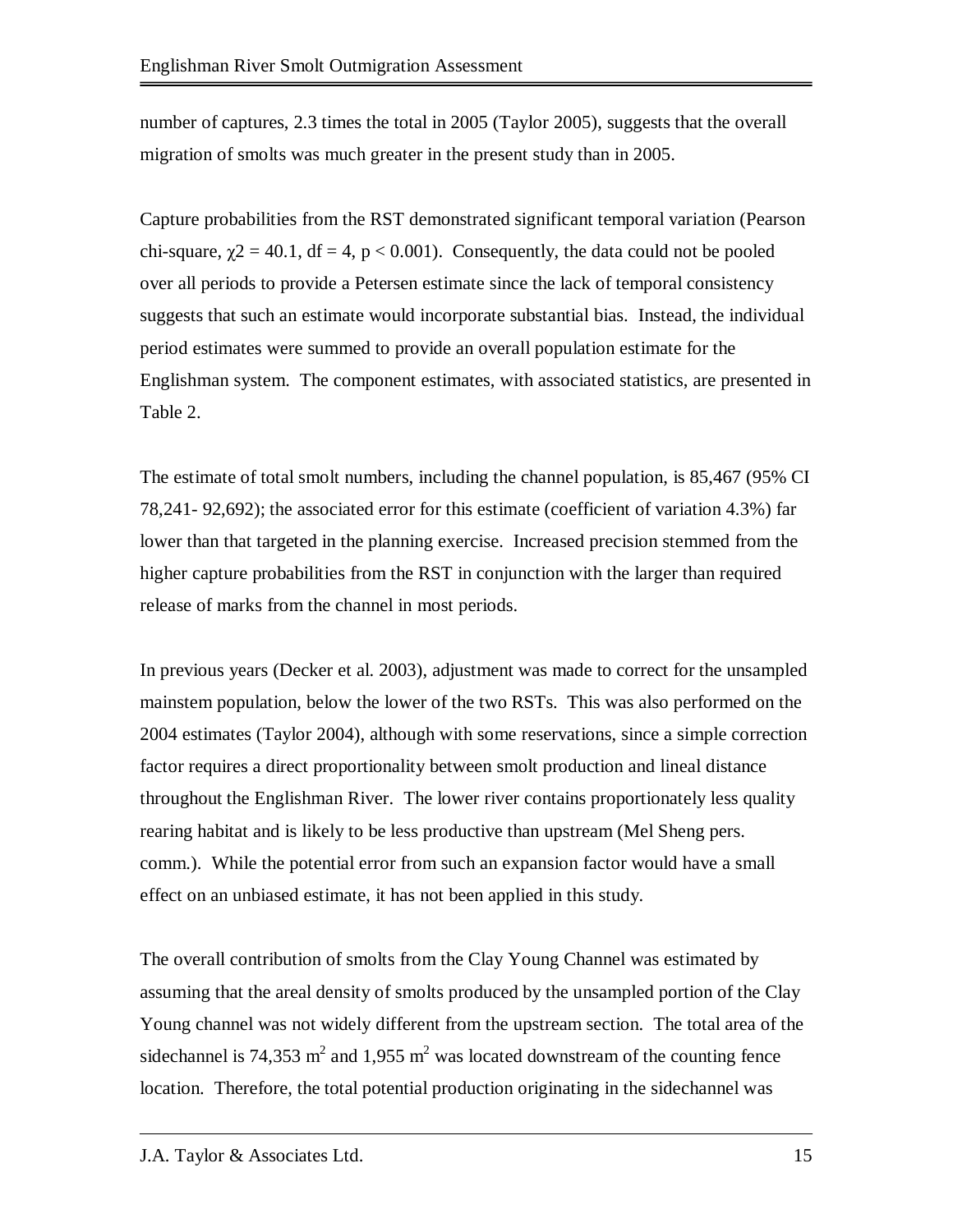36,100 smolts. The adjusted count of smolt output from the Clay Young Channel indicates that 42 % of the total smolt migration from the Englishman River was generated by this area. This represents a very substantial increase over the contributions from the Weyerhaeuser and Nature Trust sidechannels in previous years. At their most productive, these channels have contributed 26% of the estimates population for the system (Decker et al. 2000). The current program illustrates the continuing importance of constructed channel habitat to overall coho smolt production in the Englishman River system and the ability of side-channel restoration techniques to drive overall system recovery.

#### **4.3 Sources of bias in the population estimates**

A number of assumptions are required to be fulfilled for the unbiased estimation of population size using a Petersen estimator (e.g. see Seber 1982, Arnason et al. 1996). Of these, marking mortality was assessed during the program and was found to be zero in the short term (24 hrs), field examination of marking and recovery efforts indicated that marks were applied correctly and visibly and that marks were being correctly identified in RST catches, and equal catchability in the marking sample was assured by marking a substantial portion (21%) of the population of Clay Young Channel. It was assumed that the distance between release and recovery sites (approximately 6 km to the RST) would ensure random mixing between marked and unmarked fish, which allows considerable latitude in mark and recovery sampling methods (Schwarz and Taylor 1998). The use of only one recapture location and four mark types greatly reduced the complications of earlier studies and the overall population estimate was minimally affected by hydrological events.

The use of stratification is important in avoiding the assumption of constant capture and movement probabilities for all fish that can potentially create significant bias in pooled Petersen estimates. Ideally, catchability should remain stable throughout the study, although most capture gear displays size selectivity (Ricker 1975) which may introduce temporal variation. However, temporal stratification can minimize bias by compensating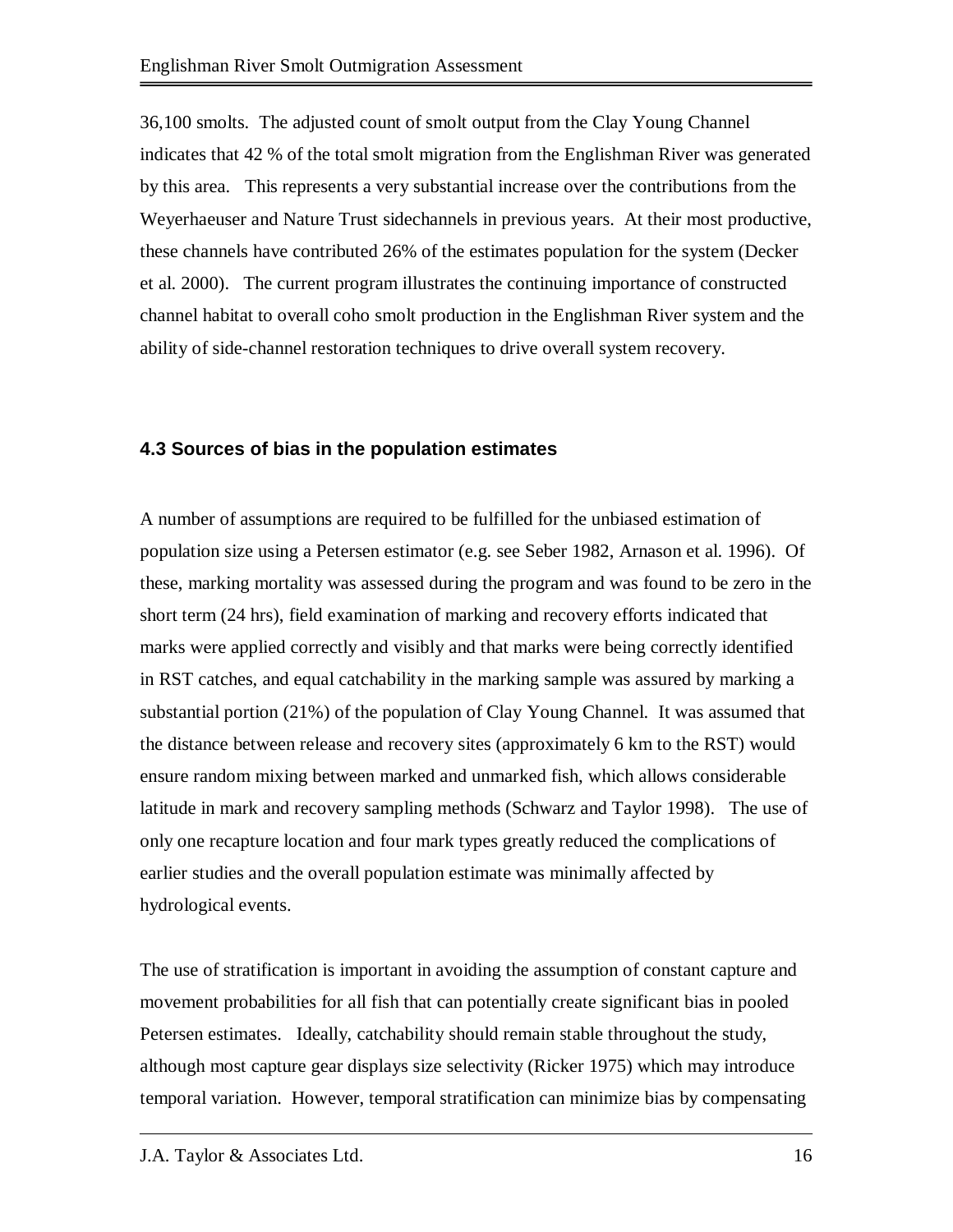for events such as fluctuations in discharge or variation in size of migrants over time (Carlson et al. 1998). In addition, the use of two distinct capture methods (fence and rotary trap) was expected to minimize bias from capture selectivity, if for example, migration from Clay Young Channel was found to be size dependent with respect to time (Seber 1982; p86). Unlike the 2005 Englishman River data where early mark releases were less catchable than those later in the program, the capture probabilities were quite similar over most strata, except for the final period (4.8%). Fork lengths of smolts captured in the RST in these periods was not significantly different (ANOVA Bonferroni adjusted pair-wise comparisons p>0.05 in all cases) although there was a slight trend to smaller average fork length in periods 1 through 4 (Figure 5). Comparisons of the size classes of marked versus unmarked smolts indicate the marked population was random with respect to size in the first two marking periods (Pearson  $\chi$ 2 = 2.04, df = 4, p = 0.84,  $\chi$ 2 = 4.43, df = 4, p = 0.49), but not in the subsequent three (Pearson  $\chi$ 2 = 17.03, 85.5, 27.0,  $df = 4$ ,  $p < 0.01$  in all cases) when marked fish tended to be smaller than the average unmarked smolt (Figure 6b). There was very close agreement between the distributions of fork lengths of marked and unmarked smolts collected in the RST. However, a goodness of fit test on recaptured versus not recaptured smolts showed significant size selectivity by the trap (Pearson  $\chi$ 2 = 22.1, df = 6, p < 0.01), likely as a function of the high power of the test (Carlson et al. 1998) given the large numbers of measurements (n= 2,534). In any event, increased catchability of a segment of the migration does not necessarily produce bias in the stratum estimates. Since the marked releases constitute a random sample, the recovery sample can be selective as long as this is independent of mark status (Seber 1982).

A basic assumptions that is required to be satisfied for an unbiased estimator is that the population is closed, resulting in a non-zero probability of capture of animals from the initial (capture) strata in one of the final (recovery) strata. Ideally, to satisfy the assumption of population closure, sampling must start at the beginning of the outmigration and continuing past the point of movement of marked animals. Unfortunately, due to the late initiation of smolt movement, this could not be completely satisfied, although in the final days of the program catches were extremely low: fewer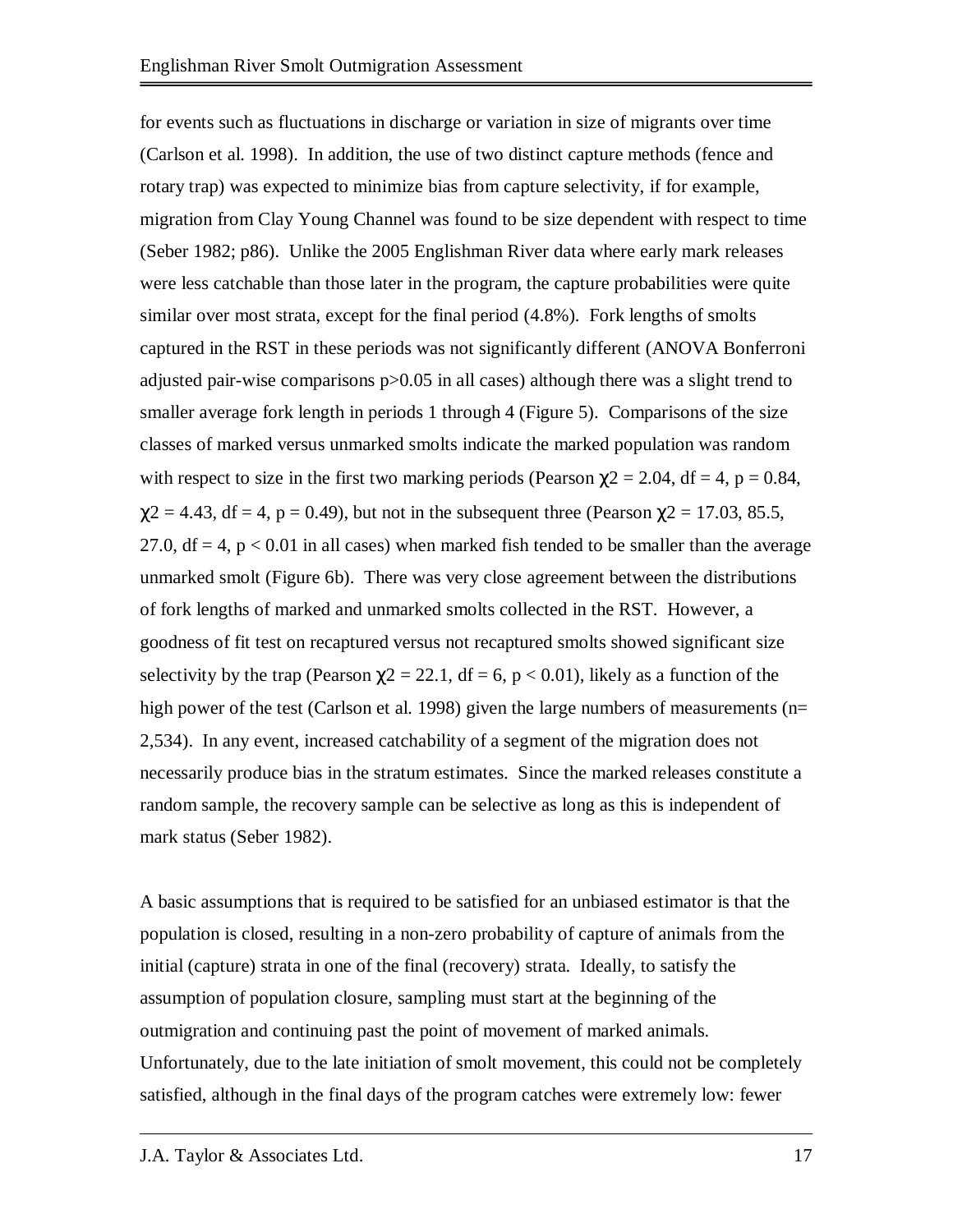than 50 fish were caught in each of the last three days of sampling. Continued movement of smolts past the recovery site results in failure of the slope of the RST cumulative abundance plot in Figure 3 to level out. The lowest capture probability value in the study (0.048) occurred in the final period, under lower discharge conditions (Figure 4), which may have lowered the rate of migration of smolts. Earlier in the program stratum recaptures were complete in 5 days (Figure 7), however, in the final period marks were recorded over an 11 day period and recaptures were made on the final sampling date. Consequently, additional marks may have moved past the recovery site after sampling ended. Given the small numbers involved, it is expected that bias from this source would be small.

## **5.0 CONCLUSIONS AND RECOMMENDATIONS**

The estimate of the 2009 smolt outmigration is 85,467 (95% CI 78,241- 92,692) of which 35,900 smolts originated from Clay Young Channel. The program substantially improved on the design objective of  $\pm 15\%$  accuracy ( $\pm 8.5\%$  with 95% confidence). This resulted from the availability of large numbers of smolts from the channel to increase the mark releases in a majority of time strata, combined with a higher than predicted capture efficiency by the RST. However, while the RST capture efficiency was higher than in 2005, the current mean value of 6.7% is lower than the 10% recommended by Carlson et al. (1998). In order to compensate for the possibility of low capture efficiency, the number of marks released should continue to be maximized in future programs, at least to the level required to generate an error of  $\pm 10\%$  to be exceeded not greater than 5% of the time. This would require fewer marks than the totals released in two of the strata in the present study and availability of smolts for marking should not present any difficulty at the current level of channel production.

Previous studies have estimated the contribution of sidechannel smolt production to the Englishman River system to lie between 15% (1999) and 25% (1998) (Decker et al.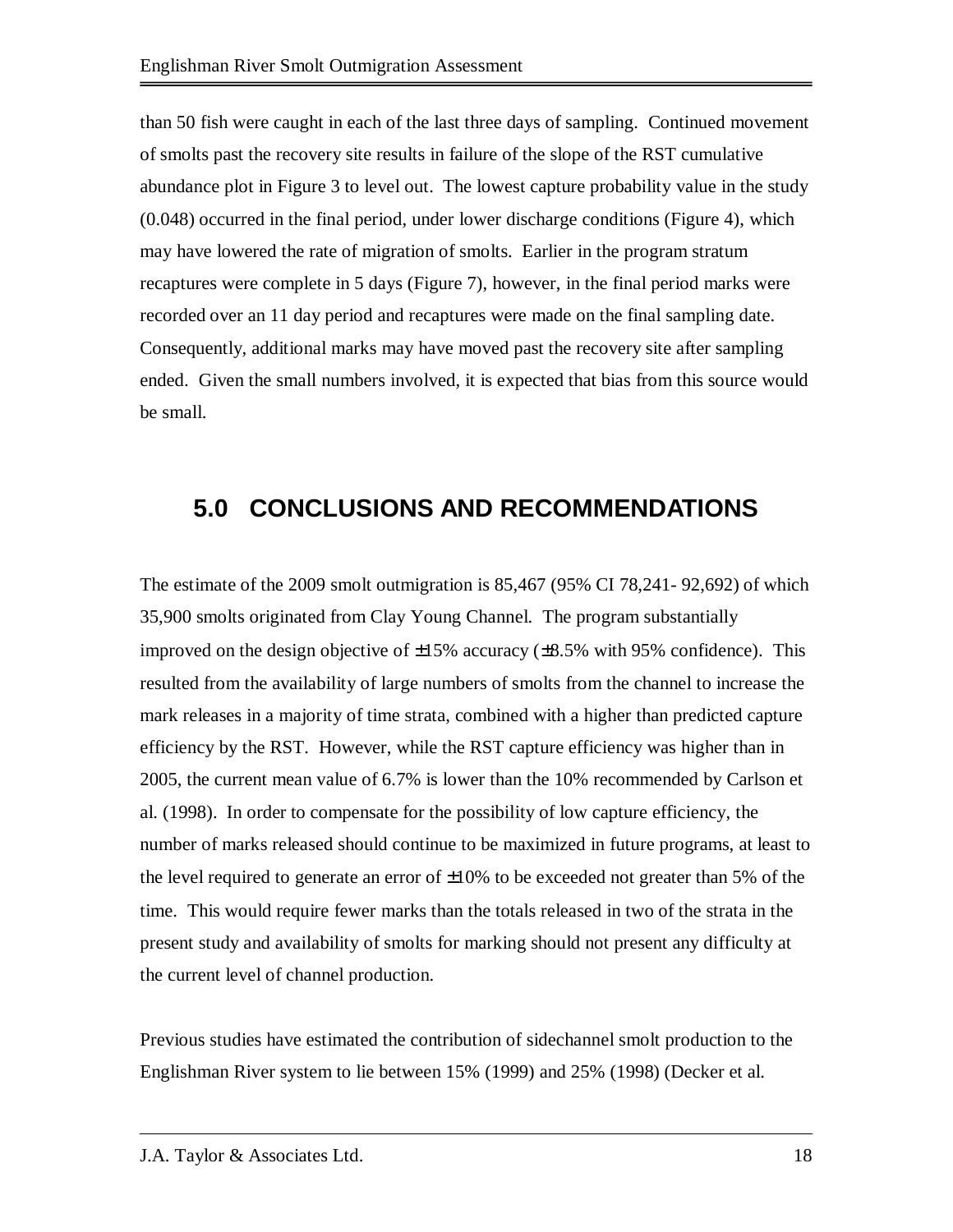2003). The unenhanced Nature Trust Channel alone contributed 14% in 2004 and 9% in 2005, Taylor 2005). However, these levels of production pale in comparison with the 2009 estimate of 41% of overall production based on a counted population of 35,160 smolts that moved out of the Clay Young Channel (42% when the uncounted portion of channel production is included). The areal density of smolts from the section of the channel delimited by the fence was  $0.43$  smolts.m<sup>-2</sup>; very similar to the  $0.4$  smolts.m<sup>-2</sup> recorded from the shorter channel in 1998 (Decker et al. 2003). However, the potential for even larger outmigration is suggested by comparison with production of 0.69 smolts. $m<sup>2</sup>$  reported from a series of constructed sidechannels in the Pacific Northwest by Koning and Keeley (1997): a value in excess of 1.0 smolts.m<sup>2</sup> is referenced in a meta analysis by Rosenfeld et al. (2008) as was an unusual value of  $3.25$  smolts.m<sup>-2</sup> but most densities in stream habitat were much lower.

## **6.0 ACKNOWLEDGEMENTS**

Ardith Turney, Community Fisheries Development Centre Central Vancouver Island, coordinated the field program and counted, marked and measured coho smolts at the Nature Trust channel and RST sites. She was assisted in the field by Jackie Morris and Jared Grant. Doug Poole constructed the smolt fence and assisted with RST installation and constructed debris and small child protection for the traps. Thanks to Mr. Kerry O'Conner for permission to access the RST site through his property.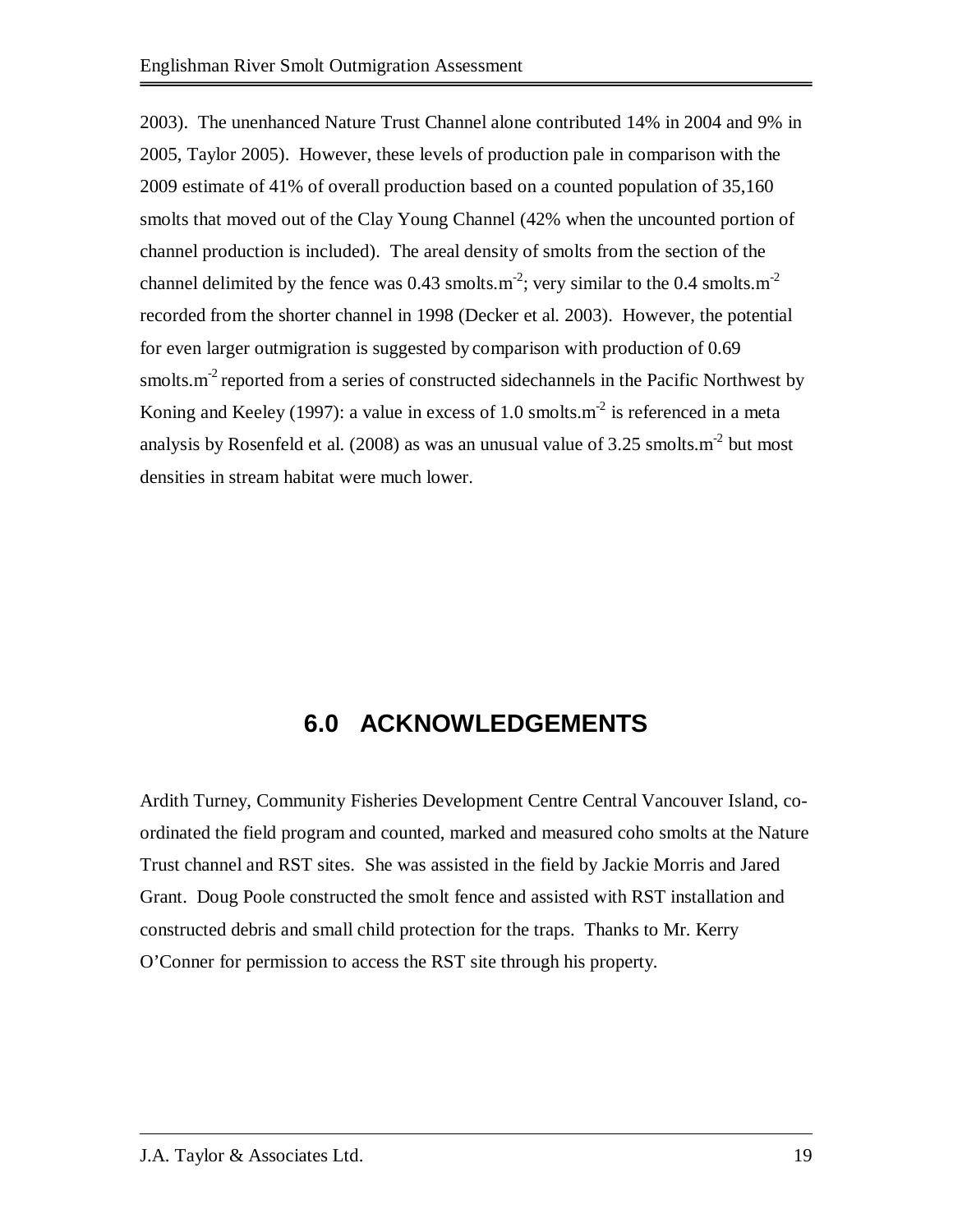## **7.0 REFERENCES**

- Arnason, A.N., C.W. Kirby, C.J. Schwartz and J.R. Irvine. 1996. Computer analysis of data from stratified mark-recovery experiments for estimation of salmon escapements and other populations. Can Tech. Rep. Fish. Aquat. Sci. 2106 : 37p.
- Bocking, R. and M. Gaboury. 2001. Englishman River watershed recovery plan. Unpubl. Rpt for Pacific Salmon Endowment Fund Society. Vancouver. B.C. 46pp
- Brown, R. F., V. D. Chahley and D. G. Demontier. 1977. Preliminary catalogue of salmon streams and spawning escapements of Statistical Area 14 (Comox – Parksville). Fish. Env. Canada. Fish. Mar. Serv. PAC/D-77-12.
- Carlson, S.R., L.G. Coggins Jr. and C.O. Swanton. 1998. A simple stratified design for mark-recapture estimation of salmon smolt abundance. Alaska Fish. Res. Bull. 5(2):88-102.
- Decker, A.S., Lightly, M.J. and A.A. Ladwig. 2003. The contribution of two constructed side-channels to coho salmon smolt production in the Englishman River. Can. Tech. Rpt. Fish. Aquat. Sci. 2442 : 53p
- Herbinger, C.M., G.F. Newkirk and S.T. Lanes. 1990. Individual marking of Atlantic salmon: evaluation of cold branding and jet injection of Alcian Blue in several fin locations. J. Fish. Biol. 36: 99-101.
- Hurst, R. 1988. Englishman River salmon maintenance plan. Unpubl. Rpt. Department of Fisheries and Oceans.
- Koning, C.W., and E.R. Keeley. 1997. Salmonid biostandards for estimating production benefits of fish habitat rehabilitation techniques. *In* P.A. Slaney and D. Zaldokas. [eds.] Fish habitat rehabilitation procedures. Watershed Restoration Technical Circular No. 9.
- Marshall, D.E., and E.W. Britton. 1990. Carrying capacity of coho salmon streams. Can. Ms. Rep. Fish. Aquat. Sci. 2058: 46p
- Miller, L. 1997. Englishman River the MacMillan Bloedel channel. A summary of present and historical biological data. Unpubl. Rpt. Habitat and Enhancement Branch, Department of Fisheries and Oceans.

J.A. Taylor & Associates Ltd. 20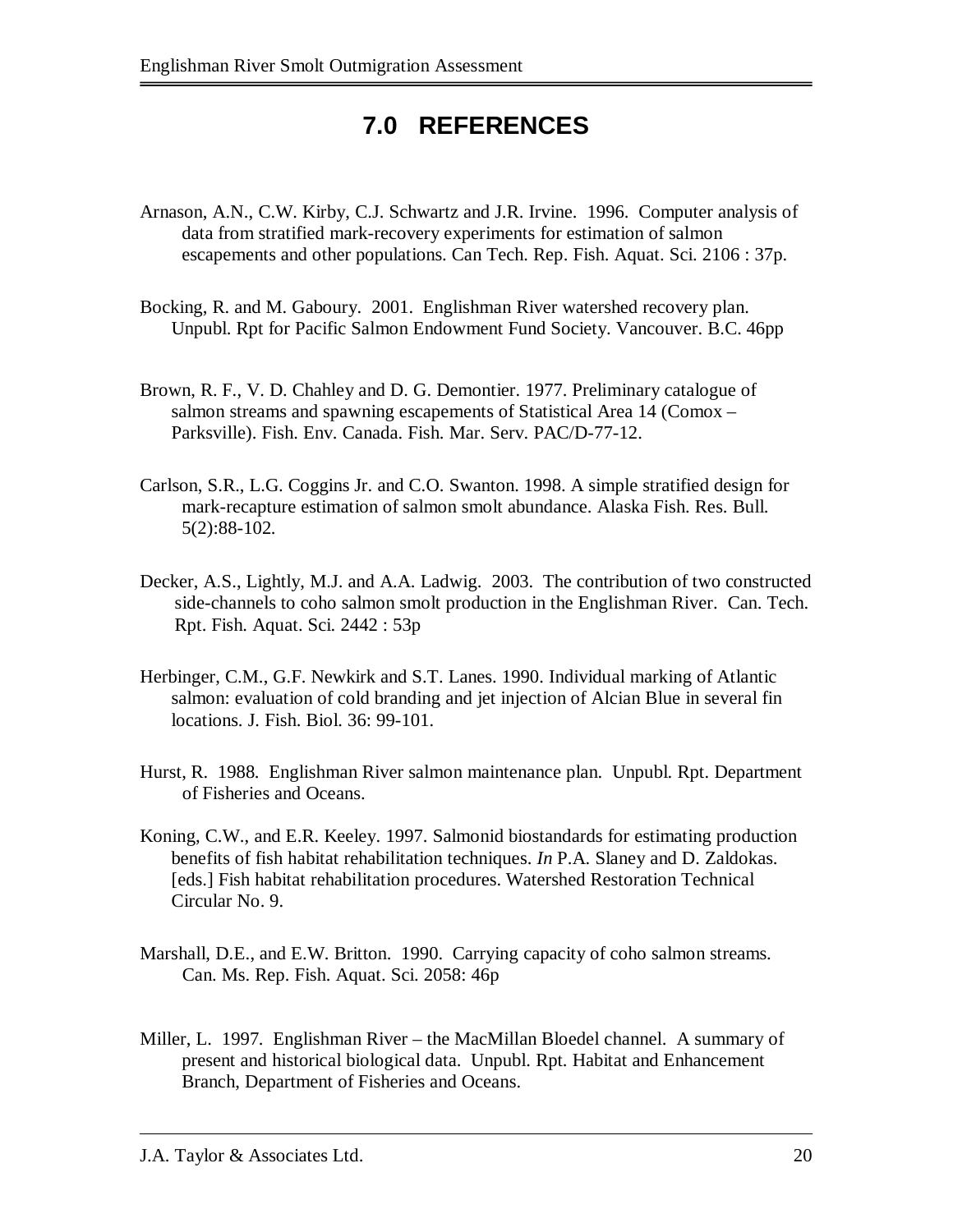- Plante, N. 1990. Estimation de la taille d'une population animale à l'aide d'un modèle de capture-recapture avec stratification. M.Sc. thesis, Université Laval, Quebec.
- Ricker, W.E. 1975. Computation and interpretation of biological statistics of fish populations. Bull. Fish. Res. Bd. Can. 191. 382p.
- Robson, D.S. and H.A. Regier. 1964. Sample size in Petersen mark-recapture experiments. Trans. Amer. Fish. Soc. 93 (3):215 – 226.
- Rosenfeld, J.S., E. Raeburn, P.C Carrier and R. Johnson. 2008. Effects of Side Channel Structure on Productivity of Floodplain Habitats for Juvenile Coho Salmon. North Amercian Journal of Fisheries Management 28:1108-1119.
- Seber, G.A.F. 1982. The estimation of animal abundance and related parameters.  $2<sup>nd</sup> Ed$ . Charles Griffin, London. UK.
- Schick, J. and A.S. Decker. 2004. 2003 update for the Englishman River coho smolt enumeration program. Unpubl. Rpt. By Decker and Associates for Fisheries and Oceans Canada. 13p.
- Schwarz, C.J. and C.G. Taylor. 1998. Use of the stratified Petersen estimator in fisheries management: estimating the number of pink salmon (*Oncorhynchus gorbuscha*) spawners in the Fraser River. Can. J. Fish. Aquat. Sci. 55: 281-296.
- Taylor, J. A. 2004. Assessment of the contribution of off-channel habitat to coho production in the Englishman River. Unpubl. Rpt. for Fisheries and Oceans Canada. 29p.
- Taylor, J. A. 2005. Assessment of the 2005 outmigration of juvenile coho from the Englishman River. Unpubl. Rpt. for Community Fisheries Development Centre. 31p.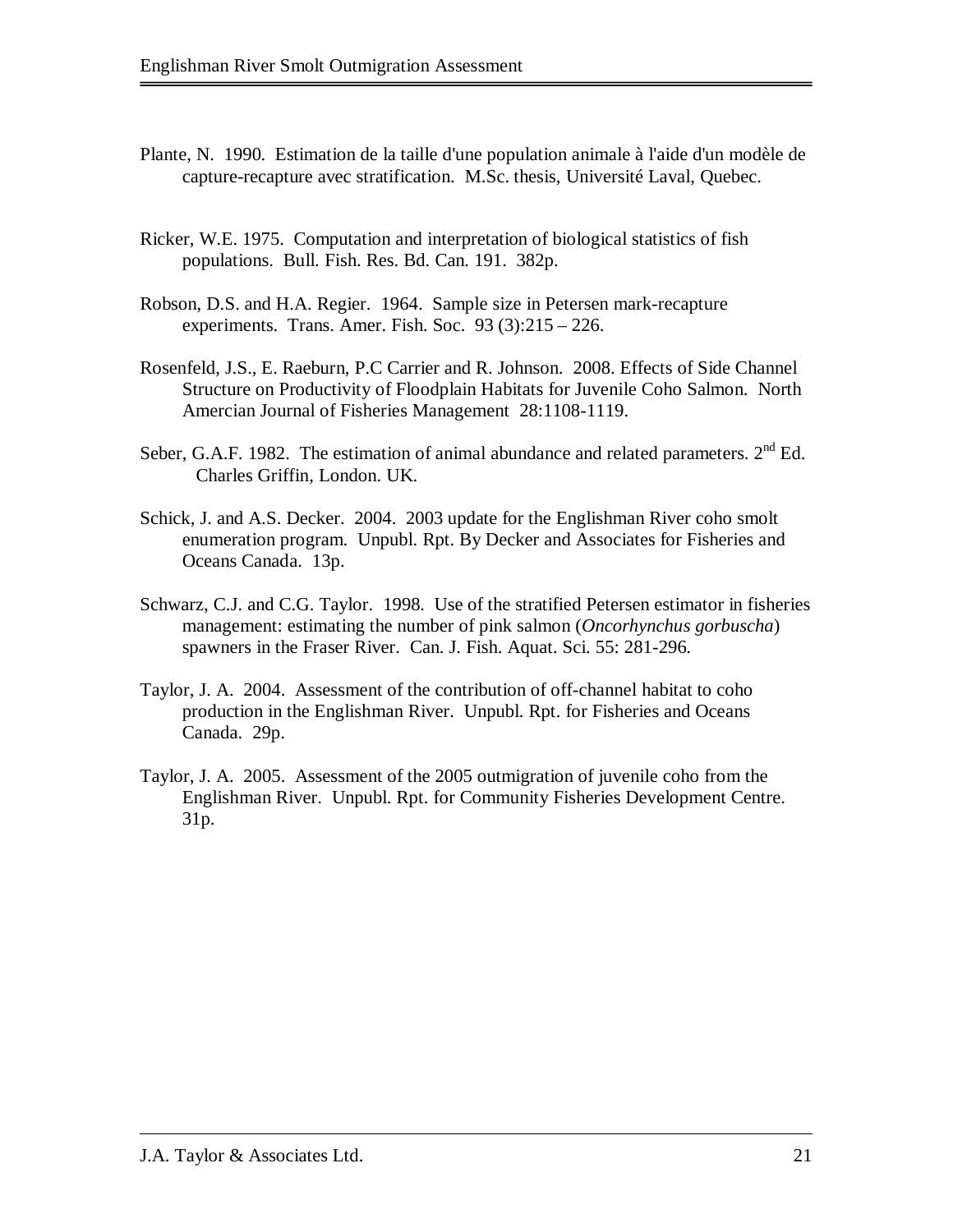Table 1. Summary of coho smolt fork length (mm) by mark type measured at the Clay Young Channel and from the RST captures. Mark types correspond to marking strata, with upper caudal marks released in periods 1, 3 and 5.

| Site       | Mark                                                                    | $\mathbf n$                           | mean FL                                              | min FL                                 | max FL                                        | <b>SD</b>                                         |
|------------|-------------------------------------------------------------------------|---------------------------------------|------------------------------------------------------|----------------------------------------|-----------------------------------------------|---------------------------------------------------|
| Clay Young | UC <sup>1</sup><br>$A^2$<br>$UC/lp^3$<br>$LC^4$<br>All marks            | 746<br>266<br>511<br>276<br>1799      | 90.6<br>98.3<br>93.4<br>88.6<br>92.2                 | 65<br>72<br>67<br>70<br>65             | 134<br>138<br>125<br>121<br>138               | 11.7<br>10.6<br>10.9<br>10.0<br>11.4              |
| <b>RST</b> | <b>UC</b><br>A<br>UC/lp<br>LC<br>$NM^5$<br>All marks<br>All smolts 2563 | 245<br>86<br>17<br>201<br>2014<br>549 | 88.1<br>95.4<br>91.2<br>85.7<br>90.6<br>88.0<br>90.1 | 65<br>70<br>75<br>62<br>60<br>62<br>60 | 122<br>115<br>108<br>108<br>135<br>122<br>135 | 9.6<br>10.4<br>11.2<br>12.9<br>10.0<br>9.3<br>9.9 |

<sup>1</sup> UC = upper caudal fin, <sup>2</sup> A = anal fin, <sup>3</sup> UC/lp = upper caudal /left pectoral, <sup>4</sup> LC = lower caudal,  $5 \text{ NM} = \text{no mark}$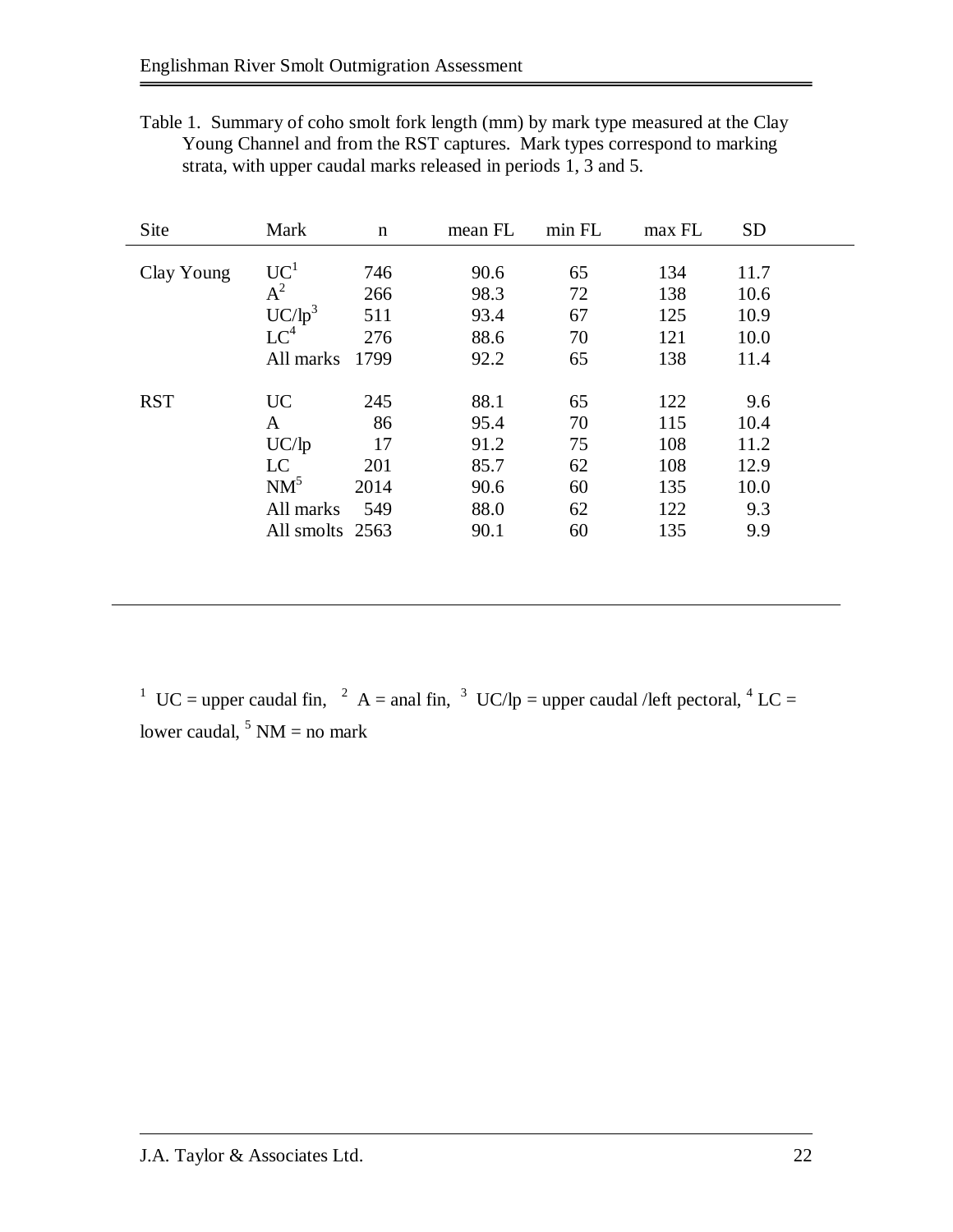Table 2. Periodic estimates of population size derived from recovery sampling by the rotary screw trap. Capture probabilities (trap efficiencies) are provided by release period.

| Catch | Marked<br>Releases | Recaptures | Population<br>Estimate | lower<br>95% CL | upper<br>95% CL | CV   | capture<br>probability |
|-------|--------------------|------------|------------------------|-----------------|-----------------|------|------------------------|
| 204   | 405                | 27         | 2973                   | 3942            | 2003            | 16.6 | 6.7%                   |
| 947   | 1633               | 98         | 15647                  | 18460           | 12834           | 9.2  | 6.0%                   |
| 1710  | 1501               | 94         | 27052                  | 32142           | 21962           | 9.6  | 6.3%                   |
| 2363  | 2000               | 192        | 24510                  | 27651           | 21368           | 6.5  | 9.6%                   |
| 740   | 2000               | 96         | 15286                  | 18038           | 12534           | 9.2  | 4.8%                   |
|       |                    |            |                        |                 |                 |      |                        |
| 5964  | 7539               | 507        | 85,467                 | 92,692          | 78,241          | 4.3  | 6.7%                   |
|       |                    |            |                        |                 |                 |      |                        |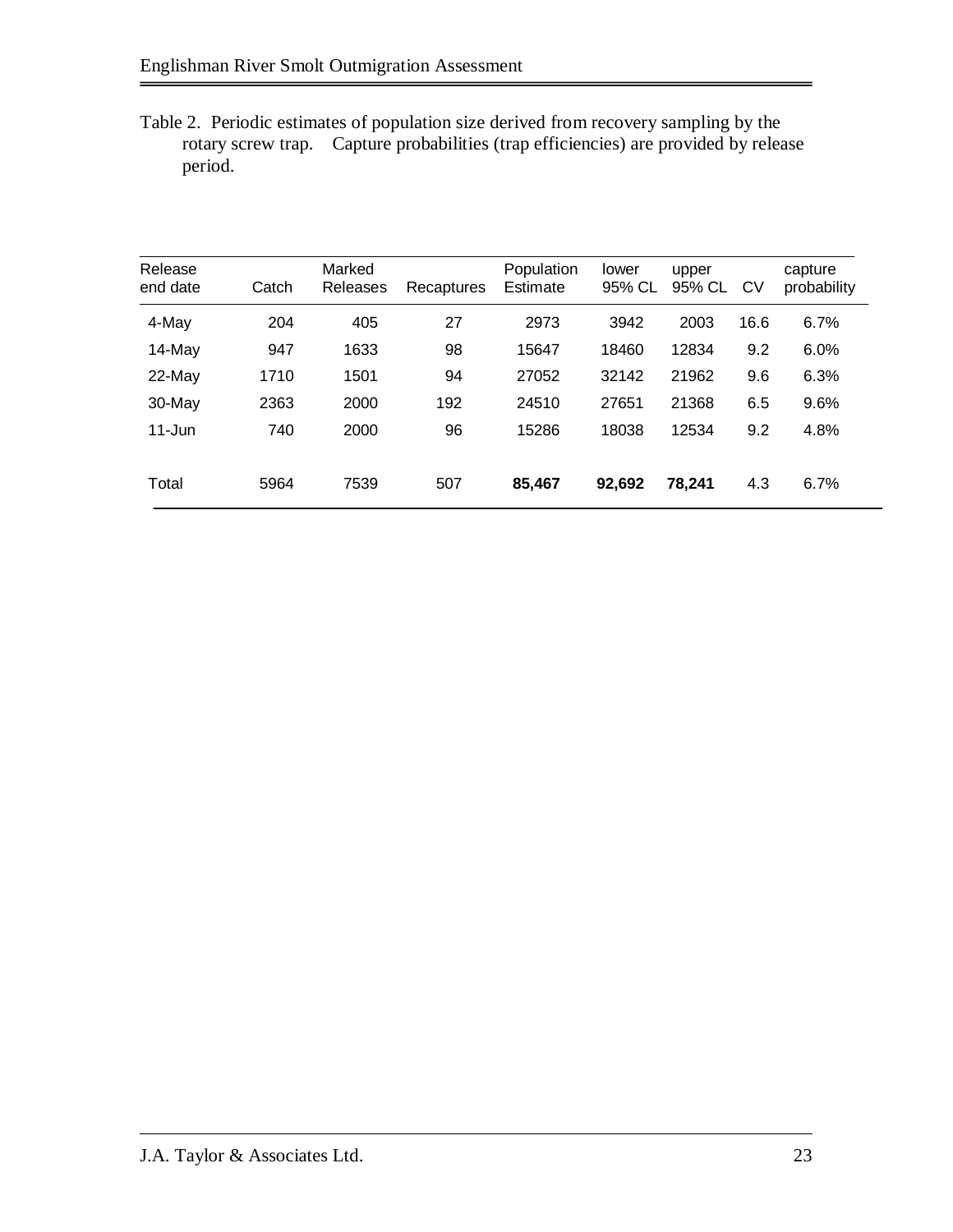

Figure 1. Map of the Englishman River watershed. Anadromous barriers are shown as red dots.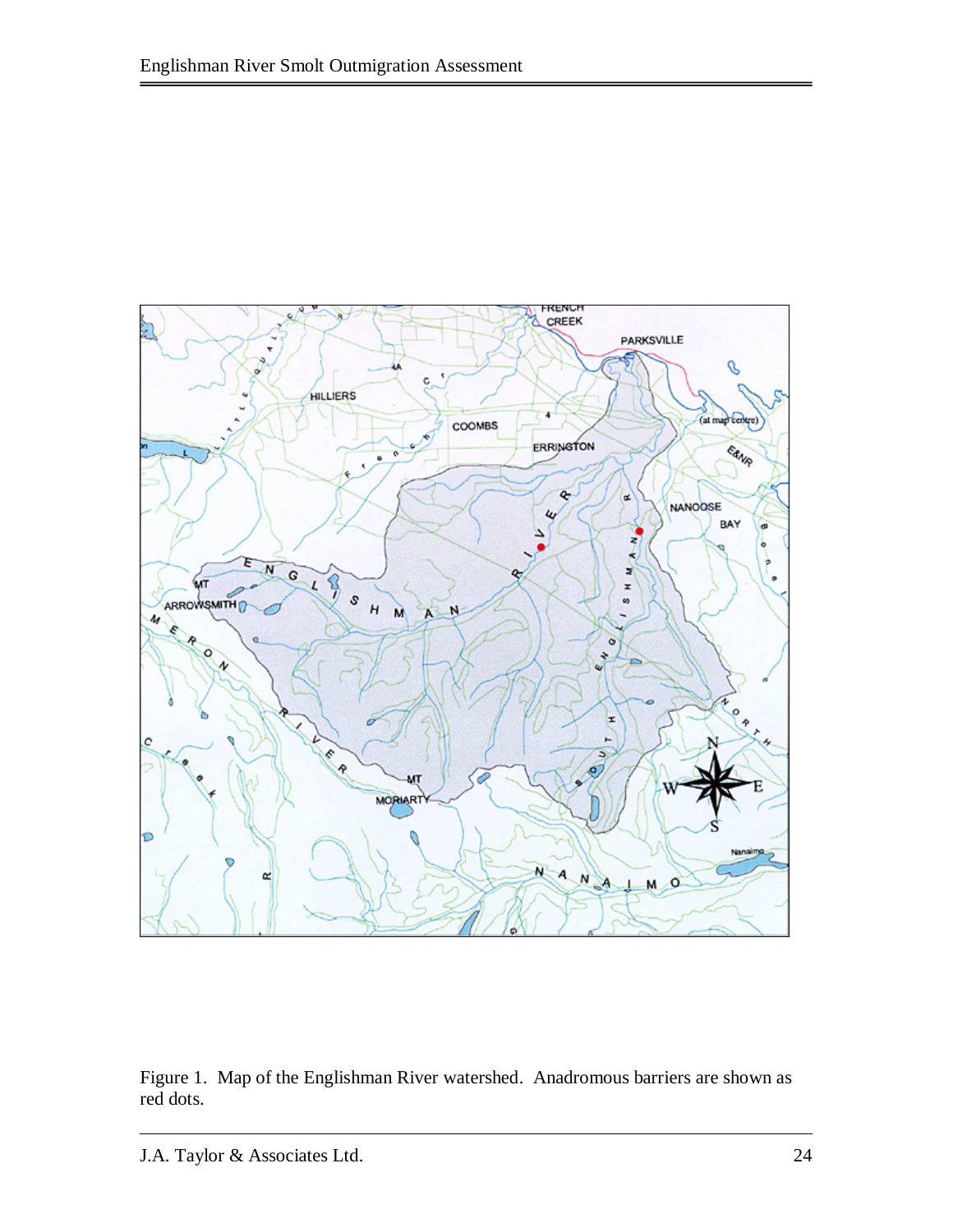

Figure 2. Daily catches from Clay Young Channel and in the rotary screw trap.

Numbers of smolts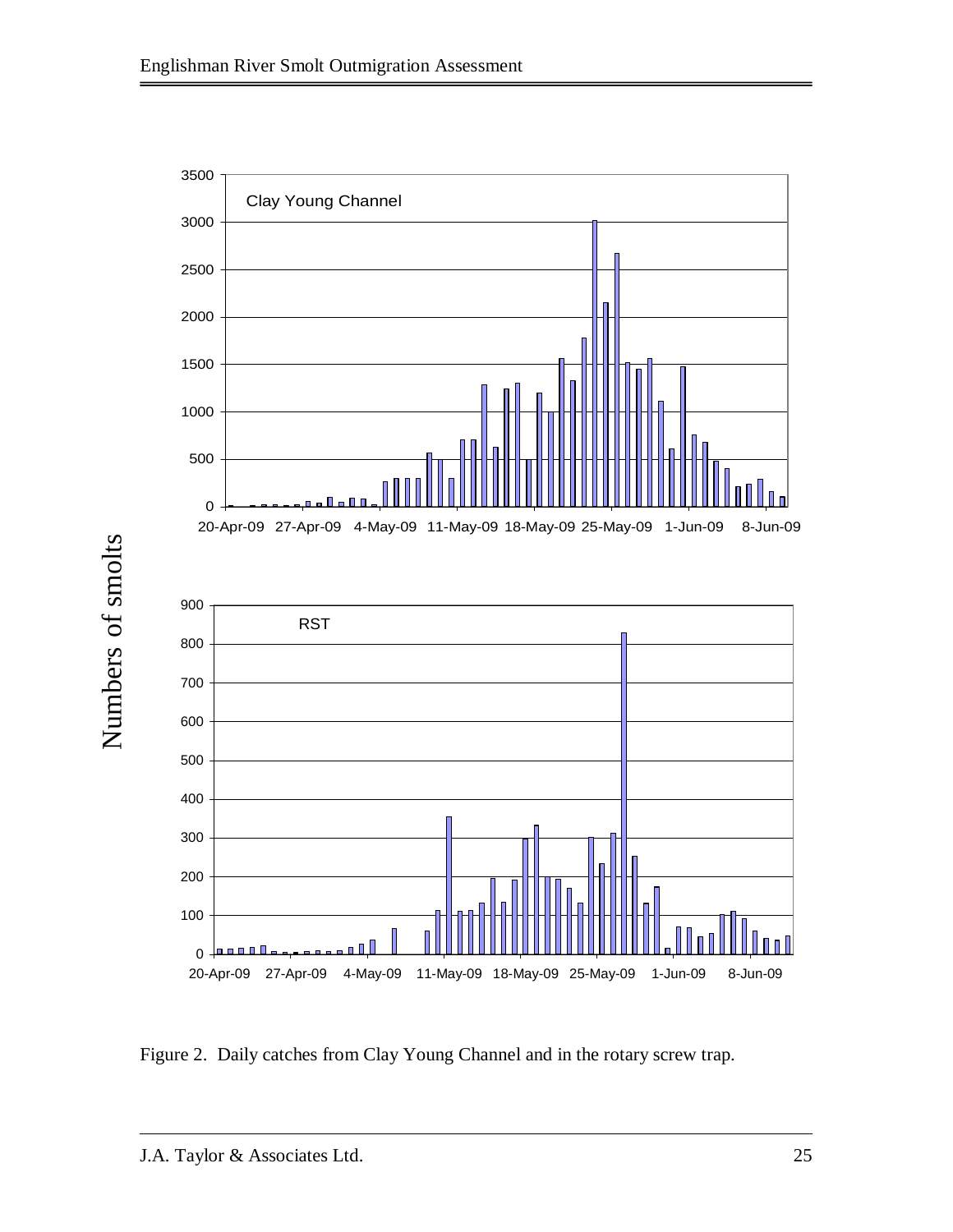

Figure 3. Comparison of cumulative frequency distribution plots of Clay Young Channel marked releases and unmarked smolts captured in the RST. Vertical lines delineate the marking strata.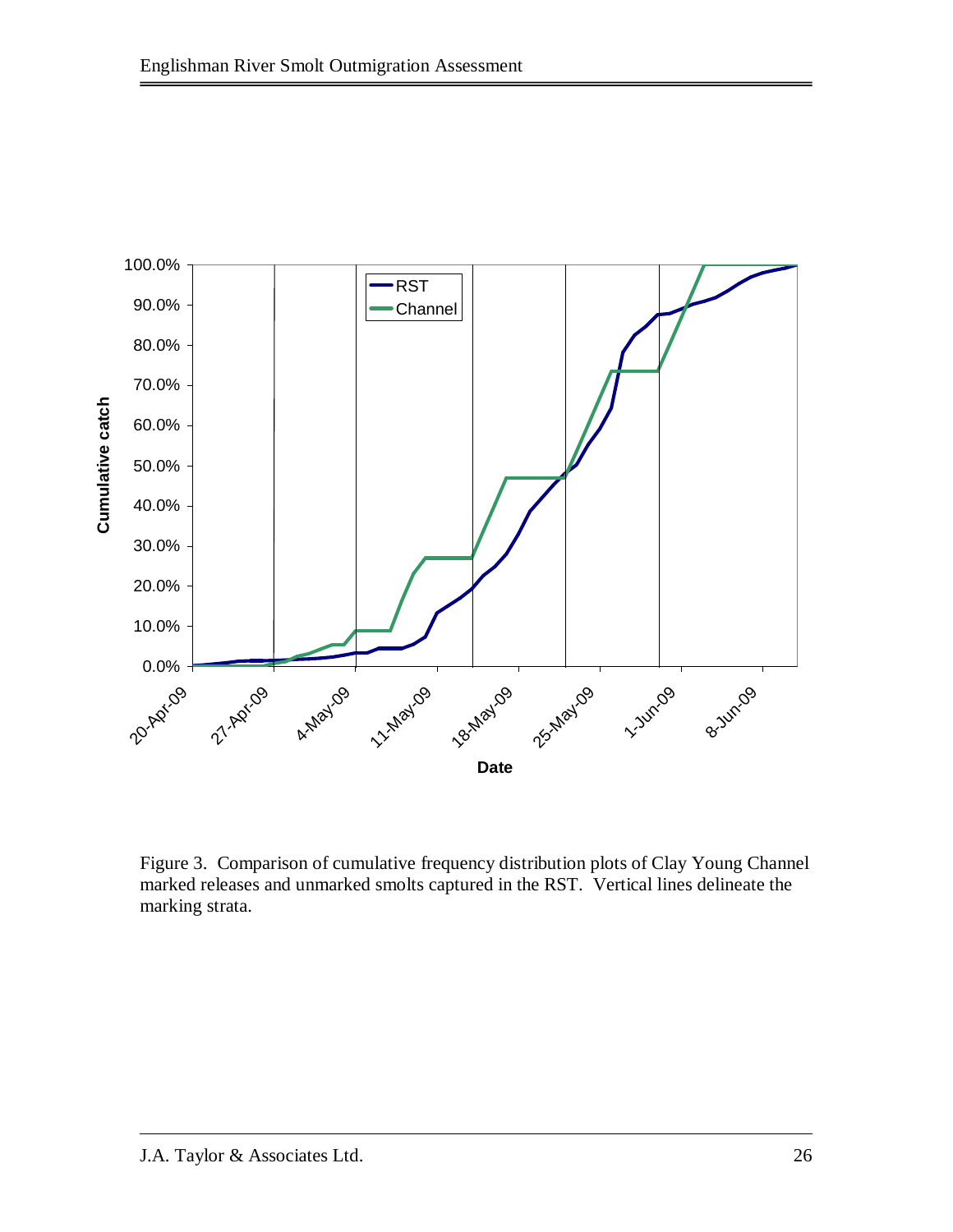

Figure 4. Preliminary water level and discharge for the Englishman River at Water Survey of Canada station #08HB002, during the study. (Data from Environment Canada http://scitech.pyr.ec.gc.ca/waterweb/fullgraph.asp).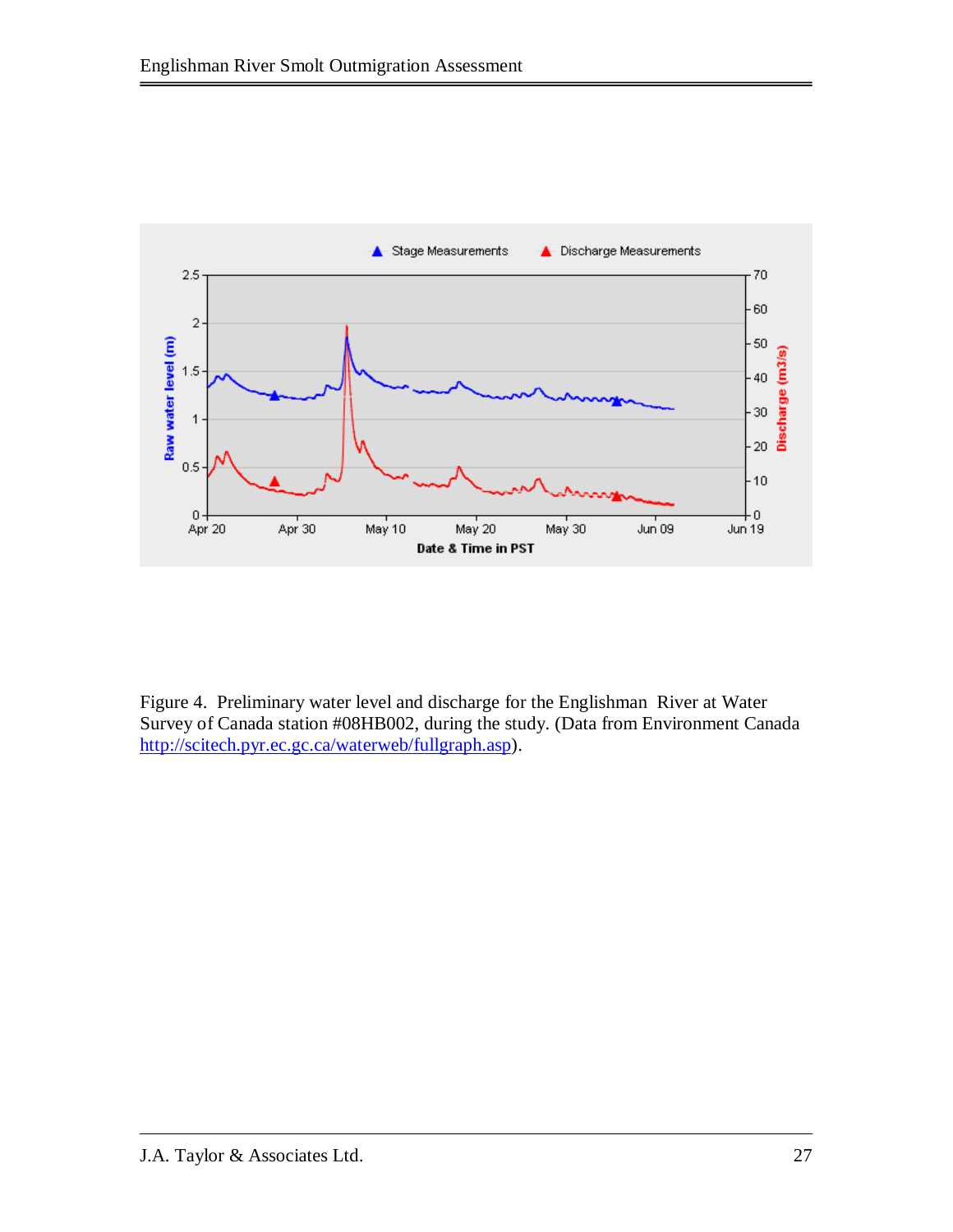

Figure 5. Mean fork length (mm) of smolts collected in the RST by capture period. Approximate 95% confidence intervals are shown.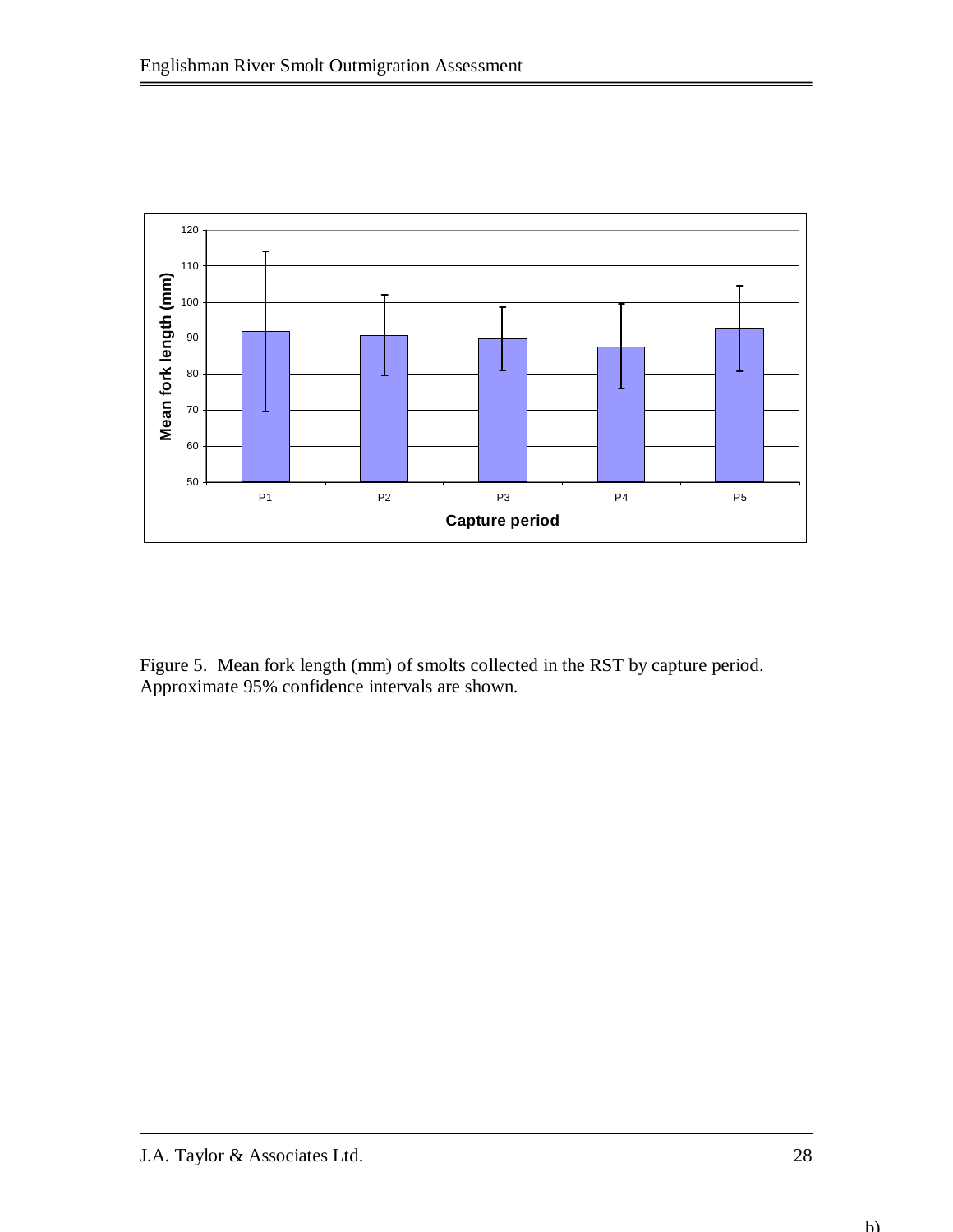



Figure 6. Frequency distributions a) of catches in the RST by 10 mm size category compared with mark recaptures and b) mark recaptures with marks released from the Clay Young Channel.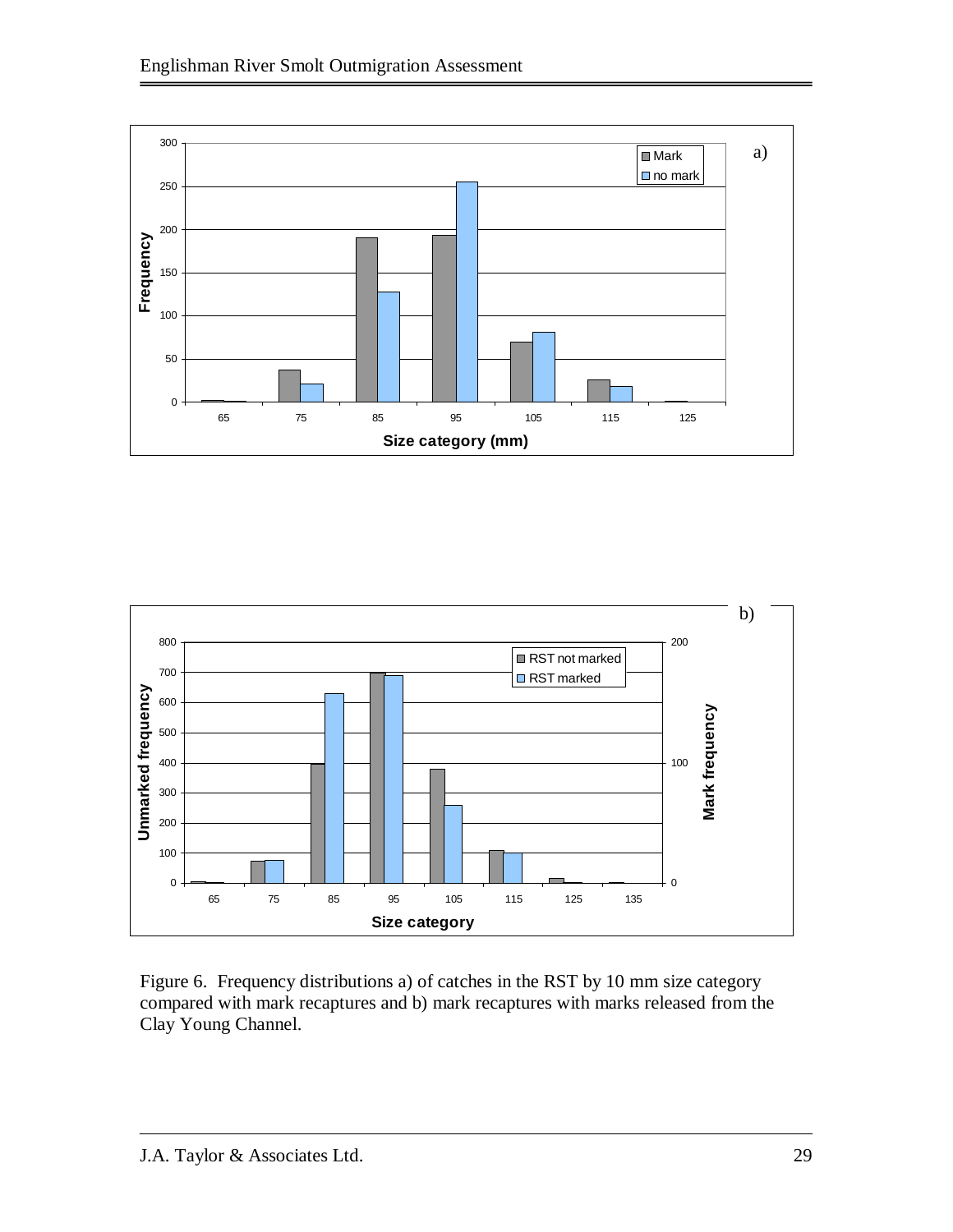

Figure 7. Daily recaptures of marked smolts in the RST.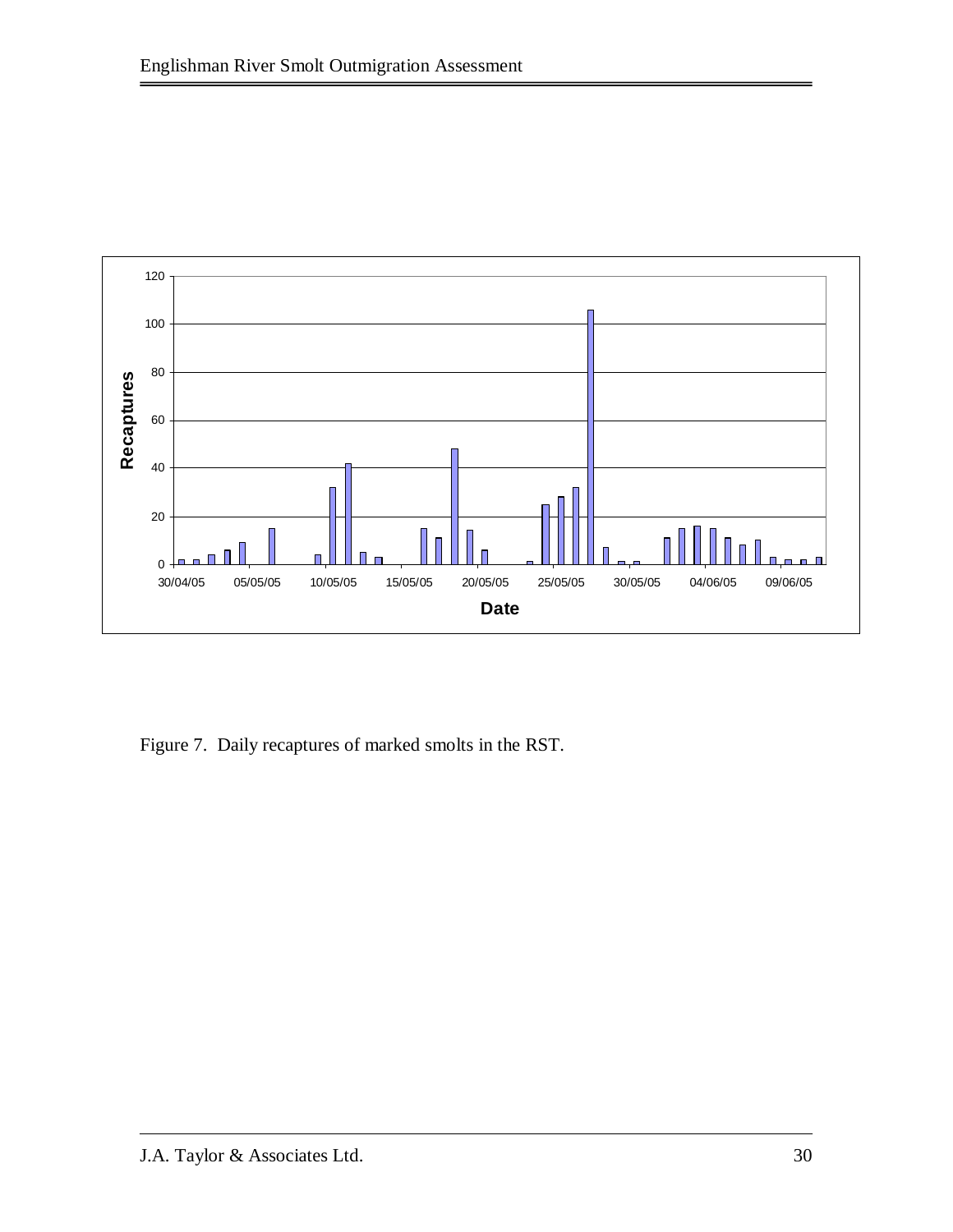| <b>Date</b> | <b>Channel Catch</b> | <b>Marks released</b> | <b>RST Catch</b> |
|-------------|----------------------|-----------------------|------------------|
| 20-Apr      | 11                   | 0                     | 12               |
| 21-Apr      | 0                    | 0                     | 12               |
| 22-Apr      | 13                   | 0                     | 15               |
| 23-Apr      | 18                   | 0                     | 17               |
| 24-Apr      | 24                   | 0                     | 21               |
| 25-Apr      | 10                   | 0                     | 7                |
| 26-Apr      | 21                   | 0                     | 5                |
| 27-Apr      | 55                   | 55                    | 4                |
| 28-Apr      | 40                   | 40                    | 6                |
| 29-Apr      | 96                   | 96                    | 9                |
| 30-Apr      | 49                   | 49                    | 6                |
| 01-May      | 85                   | 85                    | 9                |
| 02-May      | 80                   | 80                    | 17               |
| 03-May      | 23                   | $\mathbf 0$           | 27               |
| 04-May      | 265                  | 265                   | 37               |
| 05-May      | 300                  | 0                     | high water       |
| 06-May      | 300                  | 0                     | 65               |
| 07-May      | 300                  | 0                     | RST repair       |
| 08-May      | 567                  | 567                   | RST repair       |
| 09-May      | 501                  | 501                   | 59               |
| 10-May      | 300                  | 300                   | 112              |
| 11-May      | 700                  | 0                     | 354              |
| 12-May      | 700                  | 0                     | 111              |
| 13-May      | 1282                 | 0                     | 113              |
| 14-May      | 626                  | 0                     | 133              |
| 15-May      | 1243                 | 501                   | 196              |
| 16-May      | 1300                 | 500                   | 134              |
| 17-May      | 500                  | 500                   | 191              |
| 18-May      | 1200                 | 0                     | 296              |
| 19-May      | 1000                 | 0                     | 332              |
| 20-May      | 1564                 | $\mathbf 0$           | 199              |
| 21-May      | 1325                 | 0                     | 193              |

Appendix 1. Total daily catch of coho smolts at the fence and in the RST, and releases by date and mark type, from Clay Young Channel.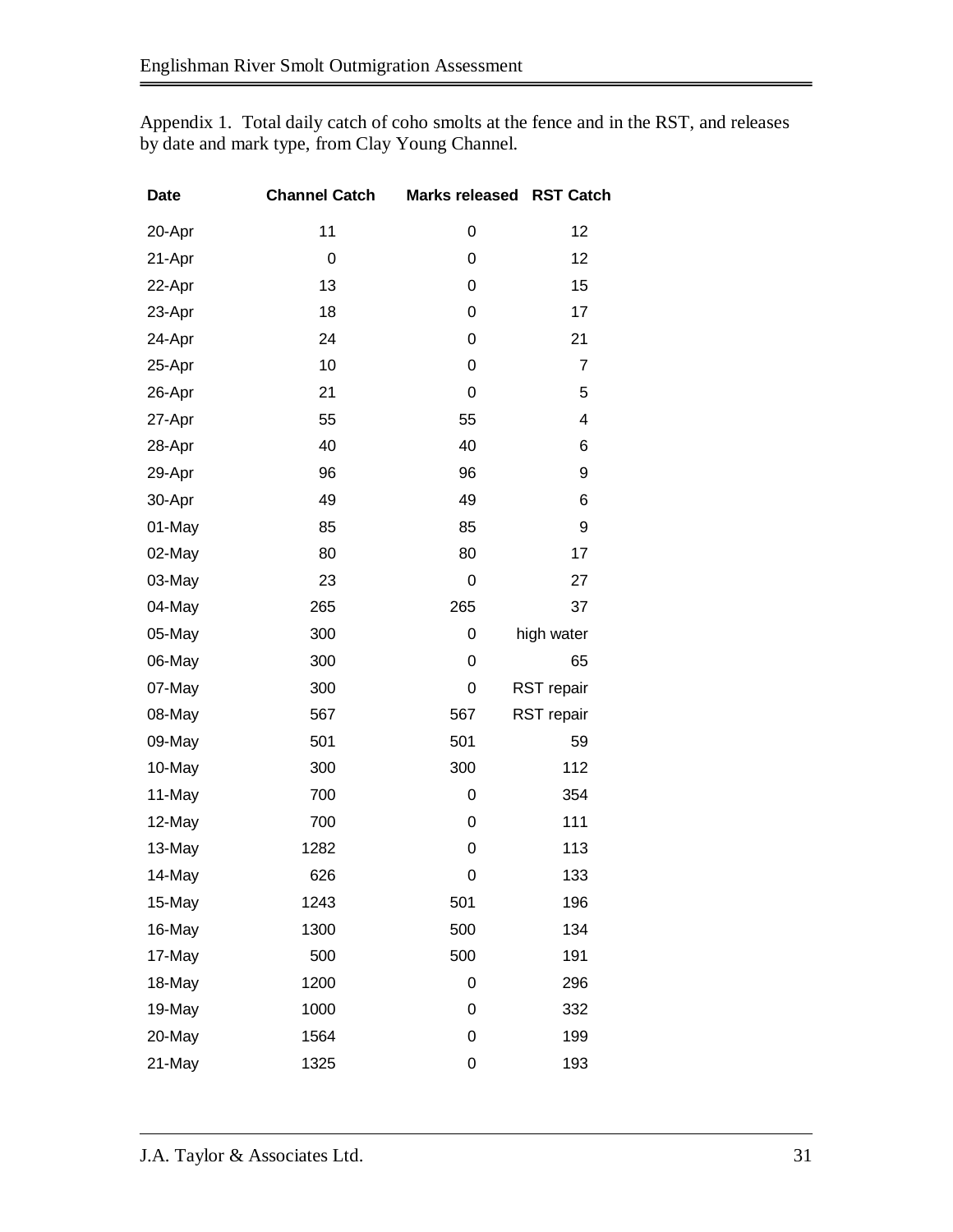| <b>Date</b>   | <b>Channel Catch</b> | <b>Marks released</b> | <b>RST Catch</b> |
|---------------|----------------------|-----------------------|------------------|
| 22-May        | 1779                 | $\mathbf 0$           | 169              |
| 23-May        | 3014                 | 500                   | 132              |
| 24-May        | 2154                 | 500                   | 301              |
| 25-May        | 2674                 | 500                   | 233              |
| 26-May        | 1519                 | 500                   | 312              |
| 27-May        | 1450                 | 0                     | 828              |
| 28-May        | 1562                 | 0                     | 253              |
| 29-May        | 1109                 | 0                     | 131              |
| 30-May        | 610                  | 0                     | 173              |
| 31-May        | 1478                 | 500                   | 16               |
| 01-Jun        | 758                  | 500                   | 70               |
| 02-Jun        | 677                  | 500                   | 68               |
| 03-Jun        | 478                  | 500                   | 45               |
| 04-Jun        | 399                  | 0                     | 54               |
| 05-Jun        | 214                  | 0                     | 103              |
| 06-Jun        | 239                  | 0                     | 111              |
| 07-Jun        | 292                  | 0                     | 92               |
| 08-Jun        | 155                  | $\mathbf 0$           | 59               |
| 09-Jun        | 101                  | 0                     | 40               |
| 10-Jun        | 0                    | 0                     | 35               |
| 11-Jun        | 0                    | 0                     | 47               |
|               |                      |                       |                  |
| <b>Totals</b> | 35,160               | 7,539                 | 5,964            |

#### **Appendix 1 Cont'd**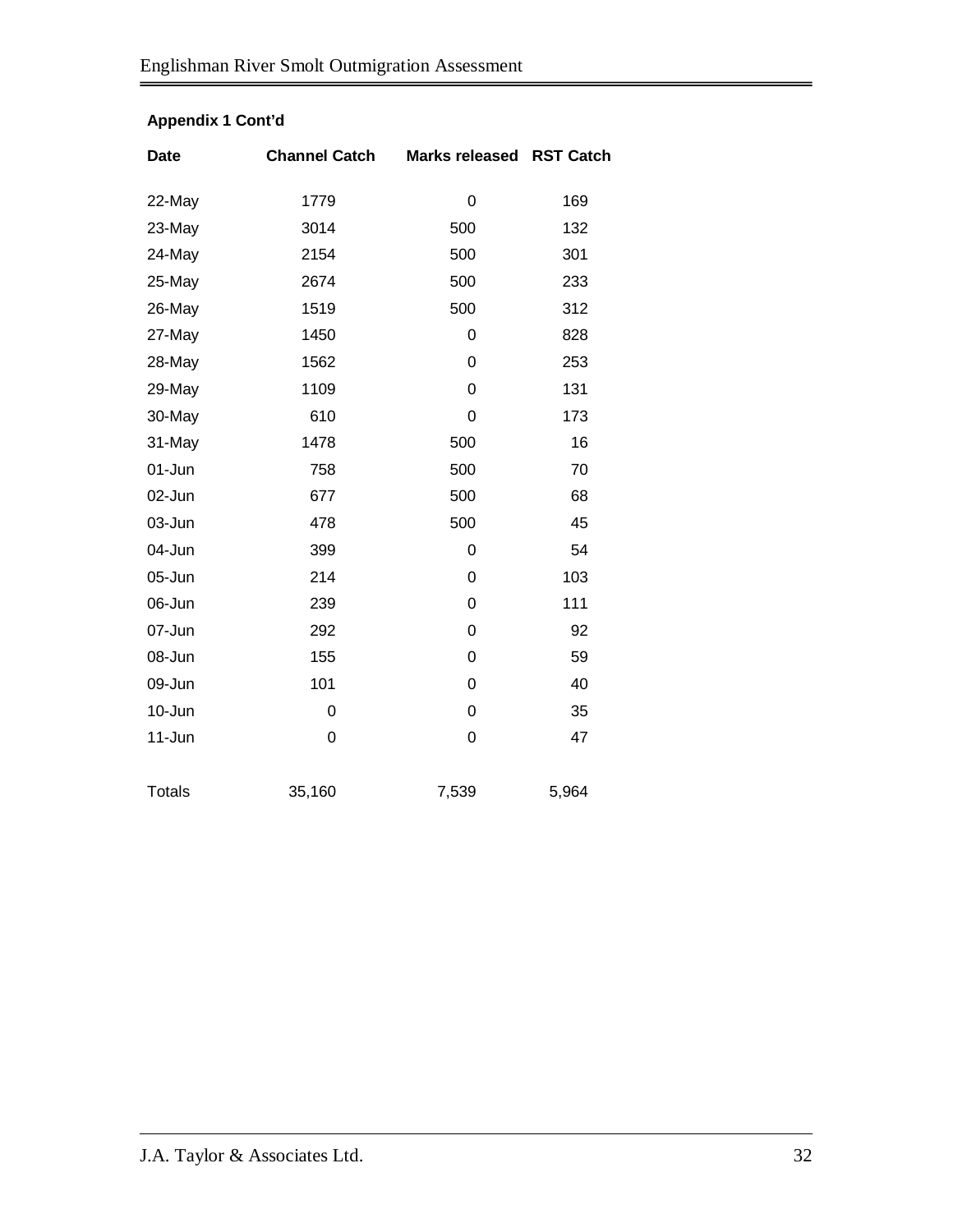| <b>Date</b> | <b>Channel Catch</b> | <b>RST Catch</b> |
|-------------|----------------------|------------------|
| 14-Apr      | 4                    | 0                |
| 15-Apr      | 3                    | 0                |
| 16-Apr      | 0                    | 0                |
| 17-Apr      | 0                    | 7                |
| 18-Apr      | $\overline{2}$       | 0                |
| 19-Apr      | 4                    | 7                |
| 20-Apr      | 0                    | 10               |
| 21-Apr      | $\overline{2}$       | 15               |
| 22-Apr      | 22                   | 24               |
| 23-Apr      | 8                    | 37               |
| 24-Apr      | 9                    | 29               |
| 25-Apr      | 3                    | 9                |
| 26-Apr      | 10                   | 8                |
| 27-Apr      | 19                   | 0                |
| 28-Apr      | 15                   | 9                |
| 29-Apr      | 17                   | 5                |
| 30-Apr      | 9                    | 3                |
| 01-May      | 13                   | 4                |
| 02-May      | 11                   | 21               |
| 03-May      | 6                    | 20               |
| 04-May      | 10                   | 24               |
| 05-May      | 0                    | 0                |
| 06-May      | 0                    | 30               |
| 07-May      | 0                    | 0                |
| 08-May      | 0                    | 0                |
| 09-May      | 10                   | 9                |
| 10-May      | 9                    | 6                |
| 11-May      | 0                    | 14               |
| 12-May      | 0                    | 12               |
| 13-May      | 6                    | 11               |
| 14-May      | 9                    | 8                |
| 15-May      | 8                    | 11               |

Appendix 2. Total daily catch of steelhead salmon at the fence and in the RST.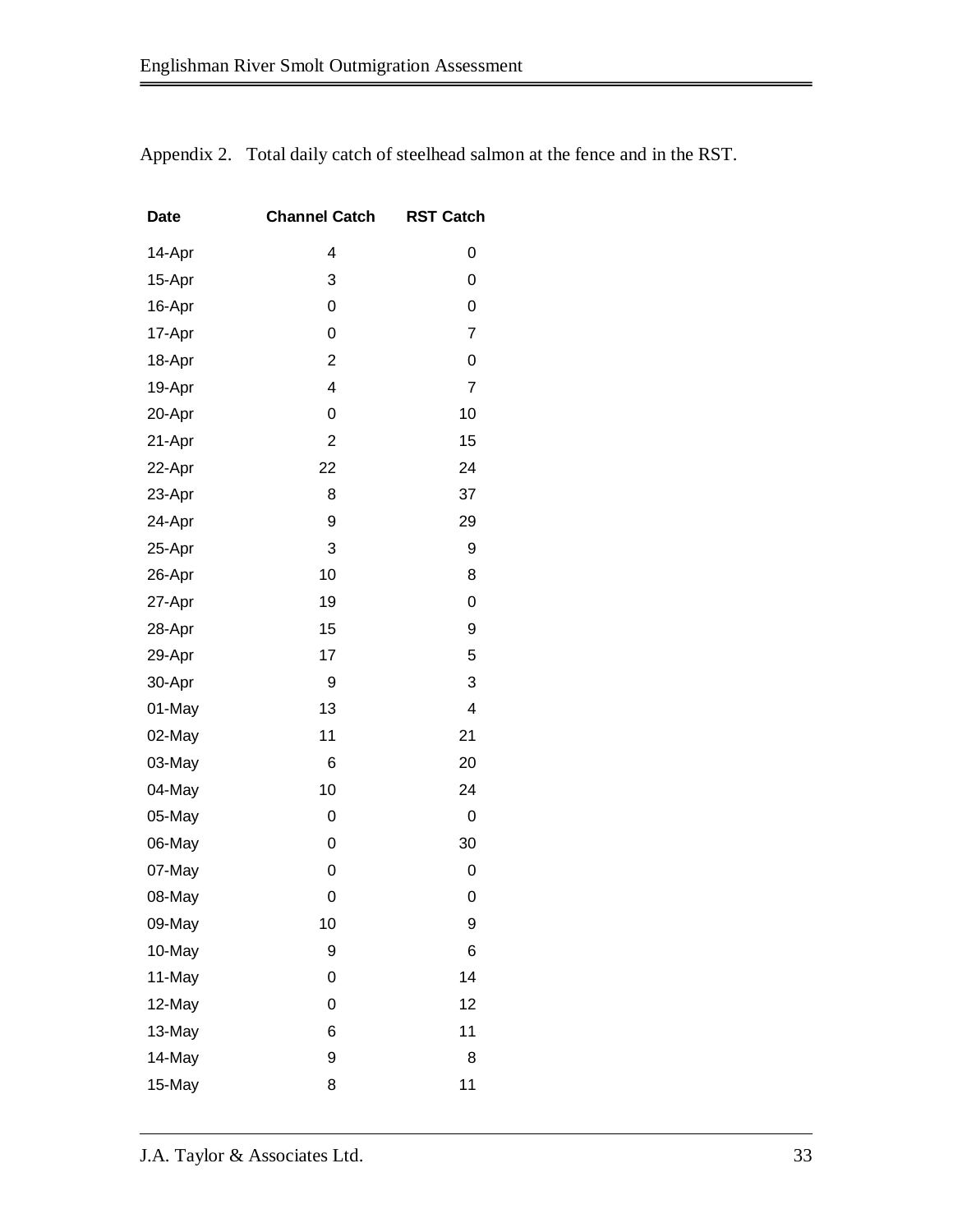### **Appendix 2 Cont'd**

| <b>Date</b>   | <b>Channel Catch</b> | <b>RST Catch</b>        |
|---------------|----------------------|-------------------------|
| 16-May        | 9                    | $\overline{7}$          |
| 17-May        | 12                   | 13                      |
| 18-May        | 0                    | 21                      |
| 19-May        | 8                    | 14                      |
| 20-May        | 5                    | 11                      |
| 21-May        | 5                    | 3                       |
| 22-May        | 3                    | 10                      |
| 23-May        | $\overline{2}$       | 12                      |
| 24-May        | 12                   | 12                      |
| 25-May        | 26                   | 14                      |
| 26-May        | 8                    | 5                       |
| 27-May        | 3                    | 24                      |
| 28-May        | 6                    | 14                      |
| 29-May        | 4                    | 10                      |
| 30-May        | 0                    | 5                       |
| 31-May        | 9                    | 0                       |
| 01-Jun        | 4                    | $\overline{\mathbf{4}}$ |
| 02-Jun        | 7                    | 5                       |
| 03-Jun        | 2                    | $\overline{\mathbf{4}}$ |
| 04-Jun        | 3                    | 1                       |
| 05-Jun        | 3                    | 5                       |
| 06-Jun        | $\overline{c}$       | $\overline{\mathbf{c}}$ |
| 07-Jun        | 3                    | $\overline{7}$          |
| 08-Jun        | 0                    | 1                       |
| 09-Jun        | 0                    | 0                       |
| 10-Jun        | 0                    | 0                       |
| 11-Jun        | 0                    | $\overline{2}$          |
| <b>Totals</b> | 345                  | 539                     |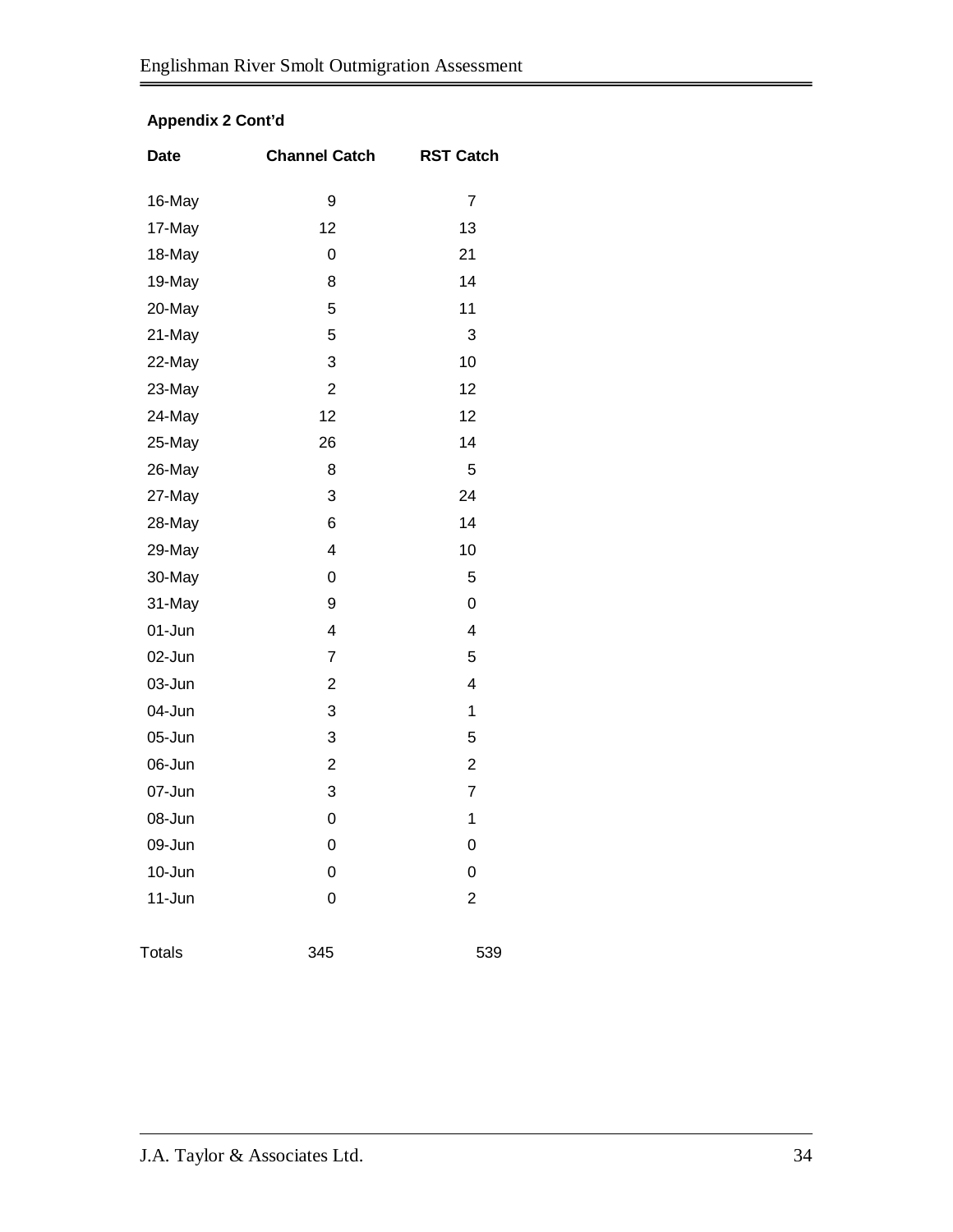Appendix 3. Daily water temperatures  $(^{0}C)$  at the the RST site and Clay Young Channel.

| <b>Date</b> | <b>RST</b>     | <b>Fence</b>          |
|-------------|----------------|-----------------------|
|             |                |                       |
| 20-Apr      | 8              | 8                     |
| 21-Apr      | $\overline{7}$ | $\overline{7}$        |
| 22-Apr      | 7              | 7                     |
| 23-Apr      | $\overline{7}$ | 7                     |
| 24-Apr      | 8              | 6                     |
| 25-Apr      | $\overline{7}$ | 7                     |
| 26-Apr      | $\overline{7}$ | $\overline{7}$        |
| 27-Apr      | 8              | 7                     |
| 28-Apr      | $\overline{7}$ | 7.5                   |
| 29-Apr      | 7.5            | 8                     |
| 30-Apr      | 7.5            | 9                     |
| 01-May      | 8              | 7                     |
| 02-May      | 8              | 8                     |
| 03-May      | 8              | 9                     |
| 04-May      | 7.5            | 8.5                   |
| 05-May      |                |                       |
| 06-May      |                | High water conditions |
| 07-May      |                |                       |
| 08-May      | 9              | 9                     |
| 09-May      | 8              | 8                     |
| 10-May      | 9              | 9                     |
| 11-May      | 8              | 8                     |
| 12-May      | 7              | 7                     |
| 13-May      | 9              | 9                     |
| 14-May      | 6              | 7                     |
| 15-May      | 9              | 10                    |
| 16-May      | 10             | 11                    |
| 17-May      | 10             | 11                    |
| 18-May      | 9              | 10                    |
| 19-May      | 7.5            | 7.5                   |
| 20-May      | 7              | 8.5                   |
| 21-May      | 9              | 8                     |
|             |                |                       |

J.A. Taylor & Associates Ltd. 35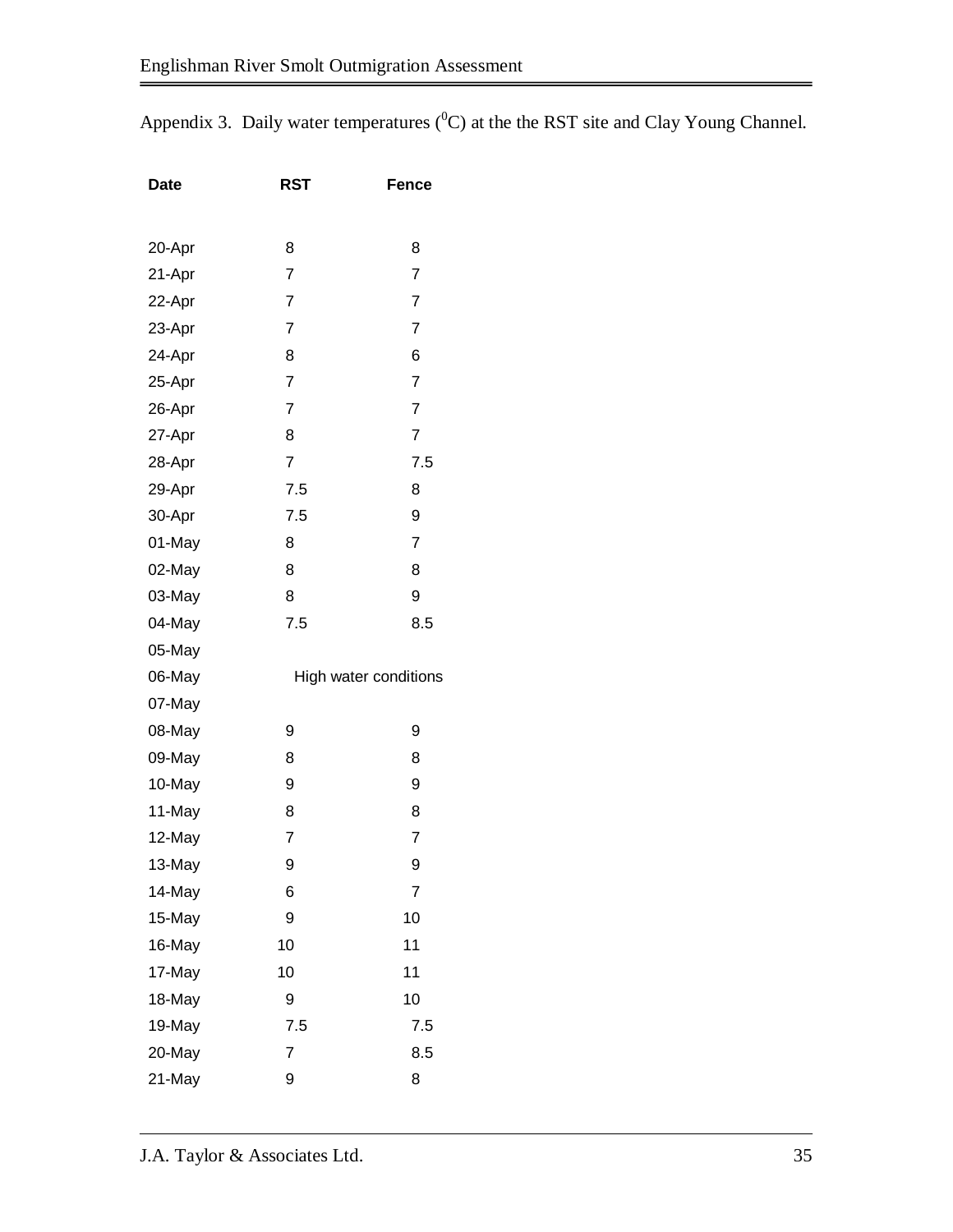#### **Appendix 3 Cont'd**

| <b>Date</b> | <b>RST</b> | Fence |
|-------------|------------|-------|
| 22-May      | 9          | 9     |
| 23-May      | 12         | 11    |
| 24-May      | 11         | 12    |
| 25-May      | 12         | 12    |
| 26-May      | 12         | 13    |
| 27-May      | 10         | 12    |
| 28-May      | 11         | 12    |
| 29-May      | 13         | 12    |
| 30-May      | 12         | 14    |
| 31-May      | 13         | 14    |
| 01-Jun      | 13         | 14    |
| 02-Jun      | 13         | 14    |
| 03-Jun      | 14         | 15    |
| 04-Jun      | 14         | 16    |
| 05-Jun      | 14         | 16    |
| 06-Jun      | 15         | 16    |
| 07-Jun      | 14         | 16    |
| 08-Jun      | 14         | 16    |
| 09-Jun      | 14         | 16    |
| 10-Jun      | 14         |       |
| $11 - Jun$  | 14         |       |
|             |            |       |

Averages 10.0 10.3